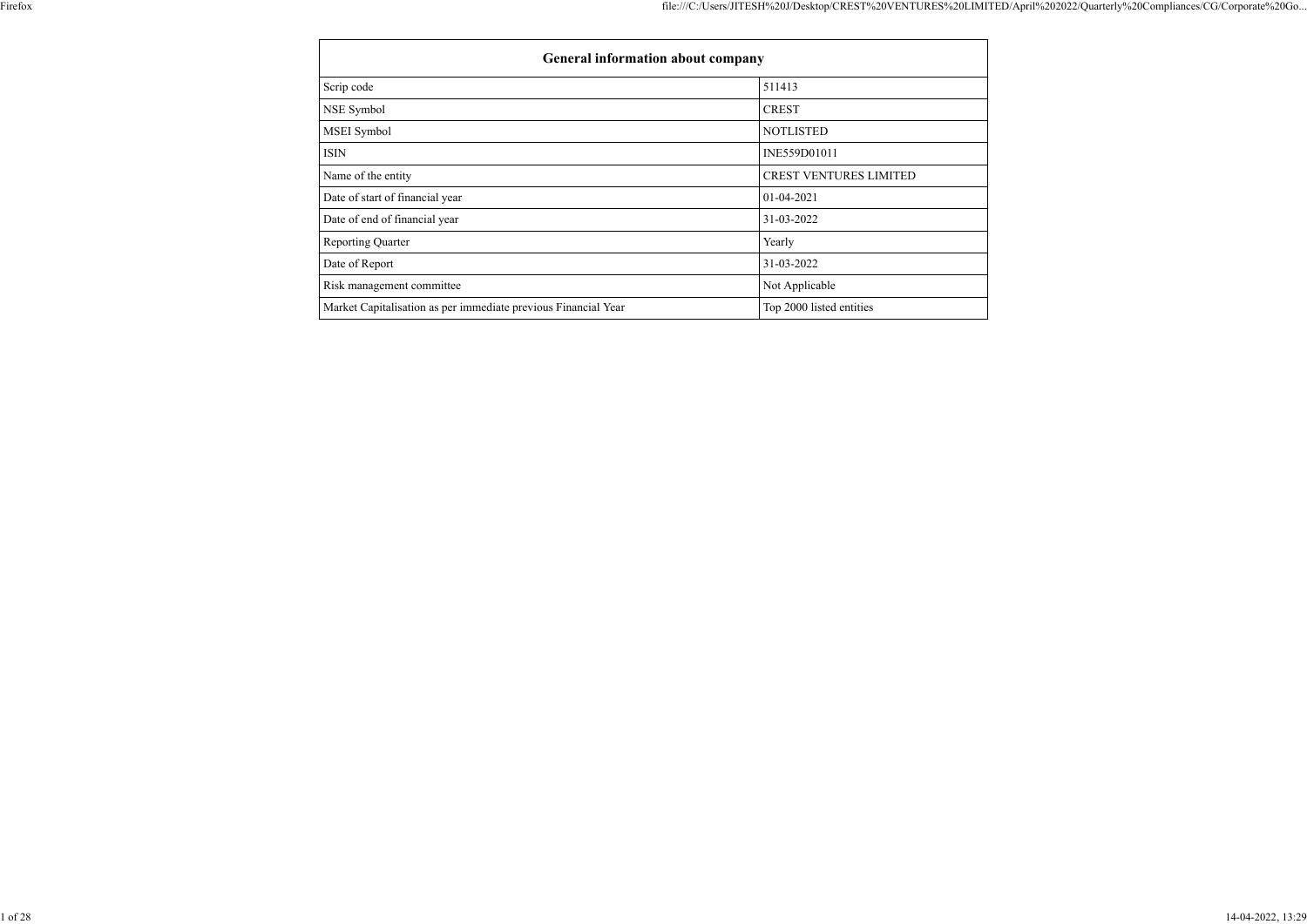|                                             | <b>Annexure I</b>                                                    |            |            |                                                       |                            |                                         |                  |                                                                                                      |                                             |                                                           |                            |                      |                                            |                                                                                                                                                |                                                                                                                                                                      |                                                                                                                                                                          |  |
|---------------------------------------------|----------------------------------------------------------------------|------------|------------|-------------------------------------------------------|----------------------------|-----------------------------------------|------------------|------------------------------------------------------------------------------------------------------|---------------------------------------------|-----------------------------------------------------------|----------------------------|----------------------|--------------------------------------------|------------------------------------------------------------------------------------------------------------------------------------------------|----------------------------------------------------------------------------------------------------------------------------------------------------------------------|--------------------------------------------------------------------------------------------------------------------------------------------------------------------------|--|
|                                             |                                                                      |            |            |                                                       |                            |                                         |                  | Annexure I to be submitted by listed entity on quarterly basis                                       |                                             |                                                           |                            |                      |                                            |                                                                                                                                                |                                                                                                                                                                      |                                                                                                                                                                          |  |
| <b>I. Composition of Board of Directors</b> |                                                                      |            |            |                                                       |                            |                                         |                  |                                                                                                      |                                             |                                                           |                            |                      |                                            |                                                                                                                                                |                                                                                                                                                                      |                                                                                                                                                                          |  |
|                                             | Disclosure of notes on composition of board of directors explanatory |            |            |                                                       |                            |                                         |                  |                                                                                                      |                                             |                                                           |                            |                      |                                            |                                                                                                                                                |                                                                                                                                                                      |                                                                                                                                                                          |  |
|                                             |                                                                      |            |            |                                                       |                            |                                         |                  |                                                                                                      |                                             | Whether the listed entity has a Regular Chairperson   Yes |                            |                      |                                            |                                                                                                                                                |                                                                                                                                                                      |                                                                                                                                                                          |  |
|                                             |                                                                      |            |            |                                                       |                            |                                         |                  |                                                                                                      |                                             | Whether Chairperson is related to MD or CEO               |                            |                      | N <sub>o</sub>                             |                                                                                                                                                |                                                                                                                                                                      |                                                                                                                                                                          |  |
| Title<br>(Mr<br><b>Sr</b><br>Ms)            | Name of<br>the<br>Director                                           | PAN        | <b>DIN</b> | Category 1<br>of directors                            | Category 2<br>of directors | Category<br>$3 \text{ of}$<br>directors | Date of<br>Birth | Whether<br>special<br>resolution<br>passed?<br>[Refer Reg.<br>$17(1A)$ of<br>Listing<br>Regulations] | Date of<br>passing<br>special<br>resolution | <b>Initial Date</b><br>of<br>appointment                  | Date of Re-<br>appointment | Date of<br>cessation | Tenure<br>of<br>director<br>(in<br>months) | No of<br>Directorship<br>in listed<br>entities<br>including<br>this listed<br>entity (Refer<br>Regulation<br>17A of<br>Listing<br>Regulations) | No of<br>Independent<br>Directorship<br>in listed<br>entities<br>including<br>this listed<br>entity<br>(Refer<br>Regulation<br>$17A(1)$ of<br>Listing<br>Regulations | Number of<br>memberships<br>in Audit/<br>Stakeholder<br>Committee(s)<br>including this<br>listed entity<br>(Refer<br>Regulation<br>$26(1)$ of<br>Listing<br>Regulations) |  |
| Mr<br>-1                                    | Vasudeo<br>Rajaram<br>Galkar                                         | ACKPG6701G | 00009177   | Non-<br>Executive -<br>Independent<br>Director        | Chairperson                |                                         | 16-02-1944 Yes   |                                                                                                      | 08-05-2019                                  | 12-08-2010                                                | 08-05-2019                 |                      | 90                                         |                                                                                                                                                | $\mathbf{1}$                                                                                                                                                         | 1                                                                                                                                                                        |  |
| Mr<br>2                                     | Vijay<br>Kundanmal<br>Choraria                                       | AECPC6810N | 00021446   | Executive<br>Director                                 | Not<br>Applicable          | $\mbox{MD}$                             | 10-08-1964 NA    |                                                                                                      |                                             | 20-05-1993                                                | 01-09-2017                 |                      |                                            |                                                                                                                                                | $\boldsymbol{0}$                                                                                                                                                     | $\mathbf{1}$                                                                                                                                                             |  |
| Mr<br>3                                     | Rajeev<br>Sharma                                                     | AECPS3197L | 01102446   | Non-<br>Executive -<br>Independent<br>Director        | Not<br>Applicable          |                                         | 07-09-1968 NA    |                                                                                                      |                                             | 02-11-2015                                                | 02-11-2020                 |                      | $77\,$                                     |                                                                                                                                                | $\mathbf{1}$                                                                                                                                                         | $\sqrt{2}$                                                                                                                                                               |  |
| Mr<br>4                                     | Mahesh<br>Vithal<br>Shirodkar                                        | AAFPS1116G | 00897249   | Non-<br>Executive -<br>Non<br>Independent<br>Director | Not<br>Applicable          |                                         | 06-04-1959       | NA                                                                                                   |                                             | 17-03-2009                                                | 17-03-2009                 |                      |                                            |                                                                                                                                                | $\overline{0}$                                                                                                                                                       | $\overline{2}$                                                                                                                                                           |  |

| Number of<br>memberships<br>in Audit/<br>Stakeholder<br>Committee(s)<br>including this<br>listed entity<br>(Refer<br>Regulation<br>$26(1)$ of<br>Listing<br>Regulations) | No of post<br>of<br>Chairperson<br>in Audit/<br>Stakeholder<br>Committee<br>held in<br>listed<br>entities<br>including<br>this listed<br>entity (Refer<br>Regulation<br>$26(1)$ of<br>Listing<br>Regulations) | Notes for<br>not<br>providing<br>PAN | Notes for<br>not<br>providing<br><b>DIN</b> |
|--------------------------------------------------------------------------------------------------------------------------------------------------------------------------|---------------------------------------------------------------------------------------------------------------------------------------------------------------------------------------------------------------|--------------------------------------|---------------------------------------------|
| 1                                                                                                                                                                        | $\boldsymbol{0}$                                                                                                                                                                                              |                                      |                                             |
| 1                                                                                                                                                                        | $\overline{0}$                                                                                                                                                                                                |                                      |                                             |
| $\overline{c}$                                                                                                                                                           | $\overline{c}$                                                                                                                                                                                                |                                      |                                             |
| 2                                                                                                                                                                        | $\boldsymbol{0}$                                                                                                                                                                                              |                                      |                                             |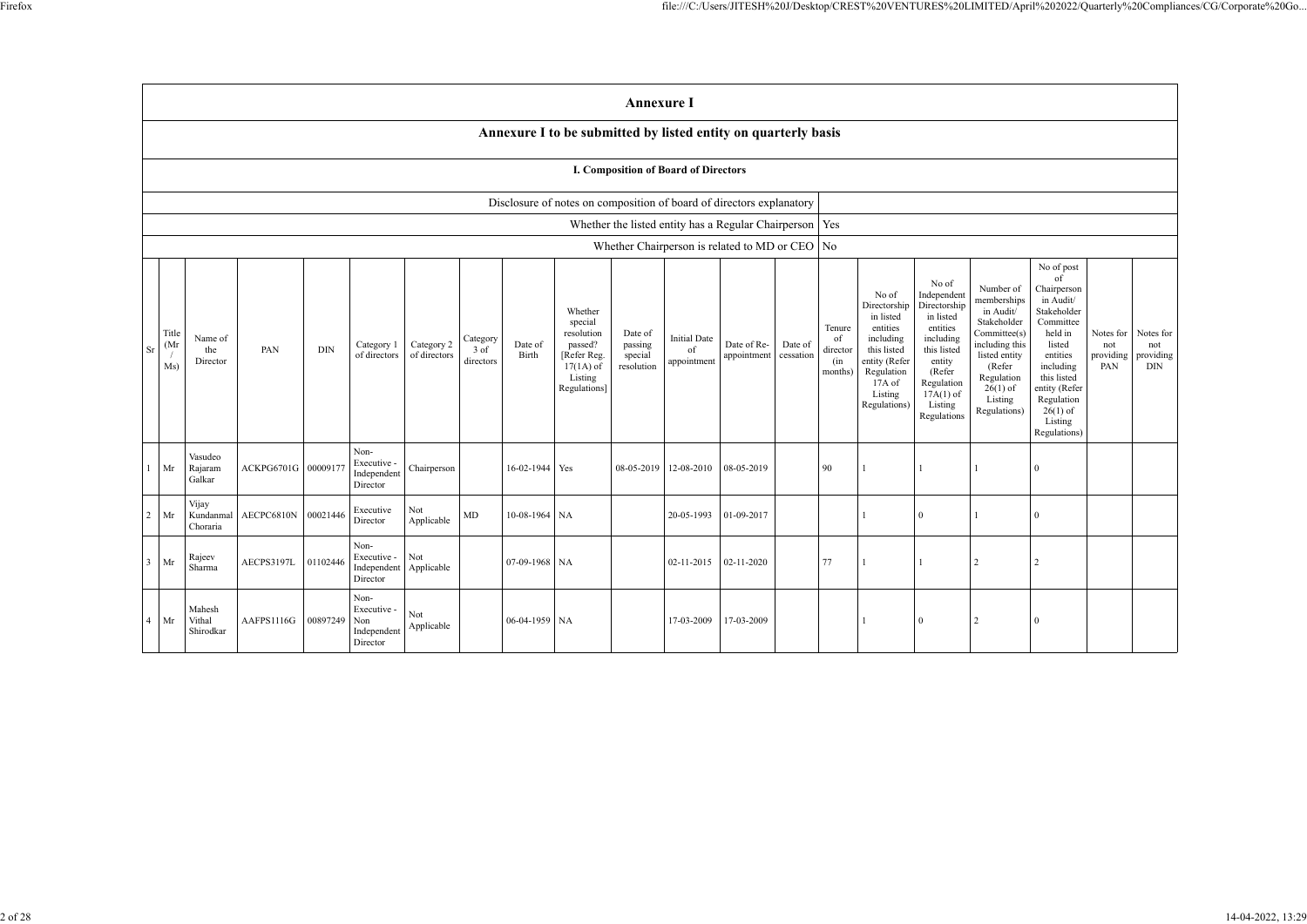|                |                                                     |                                                                      |                       |            |                                                       |                               |                               |                  | <b>I. Composition of Board of Directors</b>                                                          |                                             |                                          |                            |                      |                                            |                                                                                                                                                  |                                                                                                                                                                      |                                                                                                                                                                          |                                                                                                                                                                                                               |                                            |                   |
|----------------|-----------------------------------------------------|----------------------------------------------------------------------|-----------------------|------------|-------------------------------------------------------|-------------------------------|-------------------------------|------------------|------------------------------------------------------------------------------------------------------|---------------------------------------------|------------------------------------------|----------------------------|----------------------|--------------------------------------------|--------------------------------------------------------------------------------------------------------------------------------------------------|----------------------------------------------------------------------------------------------------------------------------------------------------------------------|--------------------------------------------------------------------------------------------------------------------------------------------------------------------------|---------------------------------------------------------------------------------------------------------------------------------------------------------------------------------------------------------------|--------------------------------------------|-------------------|
|                |                                                     | Disclosure of notes on composition of board of directors explanatory |                       |            |                                                       |                               |                               |                  |                                                                                                      |                                             |                                          |                            |                      |                                            |                                                                                                                                                  |                                                                                                                                                                      |                                                                                                                                                                          |                                                                                                                                                                                                               |                                            |                   |
|                | Whether the listed entity has a Regular Chairperson |                                                                      |                       |            |                                                       |                               |                               |                  |                                                                                                      |                                             |                                          |                            |                      |                                            |                                                                                                                                                  |                                                                                                                                                                      |                                                                                                                                                                          |                                                                                                                                                                                                               |                                            |                   |
| Sr             | Title<br>(Mr)<br>Ms)                                | Name of the<br>Director                                              | PAN                   | <b>DIN</b> | Category 1<br>of directors                            | Category<br>2 of<br>directors | Category<br>3 of<br>directors | Date of<br>Birth | Whether<br>special<br>resolution<br>passed?<br>[Refer Reg.<br>$17(1A)$ of<br>Listing<br>Regulations] | Date of<br>passing<br>special<br>resolution | <b>Initial Date</b><br>of<br>appointment | Date of Re-<br>appointment | Date of<br>cessation | Tenure<br>of<br>director<br>(in<br>months) | No of<br>Directorship<br>in listed<br>entities<br>including<br>this listed<br>entity (Refer<br>Regulation<br>$17A$ of<br>Listing<br>Regulations) | No of<br>Independent<br>Directorship<br>in listed<br>entities<br>including<br>this listed<br>entity<br>(Refer<br>Regulation<br>$17A(1)$ of<br>Listing<br>Regulations | Number of<br>memberships<br>in Audit/<br>Stakeholder<br>Committee(s)<br>including this<br>listed entity<br>(Refer<br>Regulation<br>$26(1)$ of<br>Listing<br>Regulations) | No of post<br>of<br>Chairperson<br>in Audit/<br>Stakeholder<br>Committee<br>held in<br>listed<br>entities<br>including<br>this listed<br>entity (Refer<br>Regulation<br>$26(1)$ of<br>Listing<br>Regulations) | Notes for Notes<br>not<br>providing<br>PAN | no<br>provi<br>DI |
| 5 <sup>5</sup> | Ms                                                  | Sheetal<br>Kamalnayan<br>Kapadia                                     | AECPK6817K   03317767 |            | Non-<br>Executive -<br>Non<br>Independent<br>Director | <b>Not</b><br>Applicable      |                               | 18-04-1974 NA    |                                                                                                      |                                             | 14-12-2021                               | 28-03-2022                 |                      |                                            |                                                                                                                                                  | $\Omega$                                                                                                                                                             |                                                                                                                                                                          |                                                                                                                                                                                                               |                                            |                   |
| 6              | Mr                                                  | Mohindar<br>Kumar                                                    | AAAPK4173E 08444706   |            | Non-<br>Executive -<br>Independent<br>Director        | Not<br>Applicable             |                               | 02-04-1955 NA    |                                                                                                      |                                             | 14-05-2019                               | 14-05-2019                 |                      | 35                                         |                                                                                                                                                  |                                                                                                                                                                      |                                                                                                                                                                          |                                                                                                                                                                                                               |                                            |                   |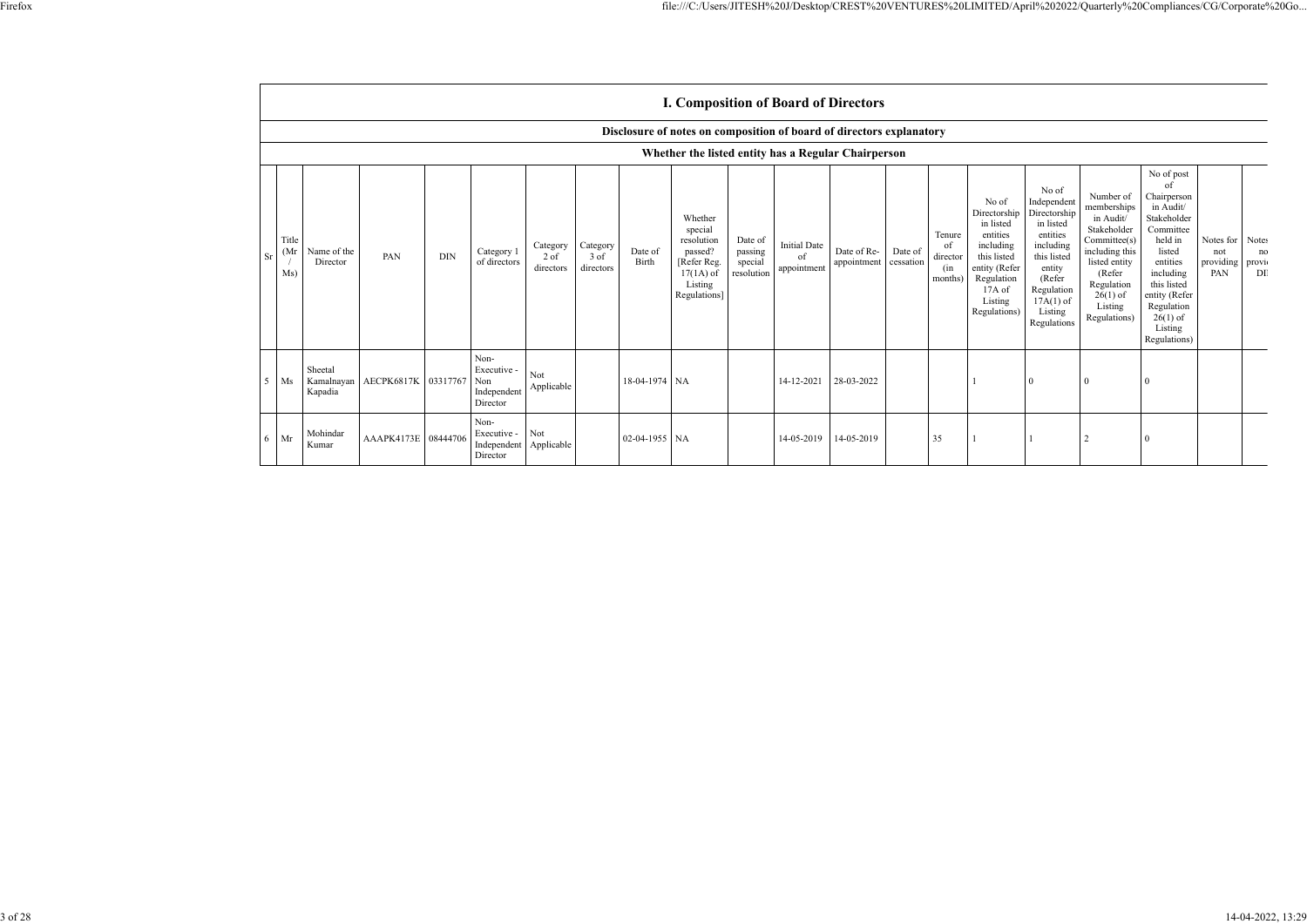|--|--|

|           | <b>Audit Committee Details</b> |                              |                                                    |                            |                        |                      |                |  |  |
|-----------|--------------------------------|------------------------------|----------------------------------------------------|----------------------------|------------------------|----------------------|----------------|--|--|
|           |                                |                              |                                                    |                            |                        |                      |                |  |  |
| <b>Sr</b> | <b>DIN</b><br>Number           | Name of Committee<br>members | Category 1 of directors                            | Category 2 of<br>directors | Date of<br>Appointment | Date of<br>Cessation | <b>Remarks</b> |  |  |
|           | 01102446                       | Rajeev Sharma                | Non-Executive - Independent<br>Director            | Chairperson                | $05 - 11 - 2015$       |                      |                |  |  |
| 2         | 00009177                       | Vasudeo Rajaram<br>Galkar    | Non-Executive - Independent<br>Director            | Member                     | 10-05-2019             |                      |                |  |  |
| 3         | 00897249                       | Mahesh Vithal<br>Shirodkar   | Non-Executive - Non<br><b>Independent Director</b> | Member                     | 27-05-2014             |                      |                |  |  |
| 4         | 08444706                       | Mohindar Kumar               | Non-Executive - Independent<br>Director            | Member                     | 14-05-2019             |                      |                |  |  |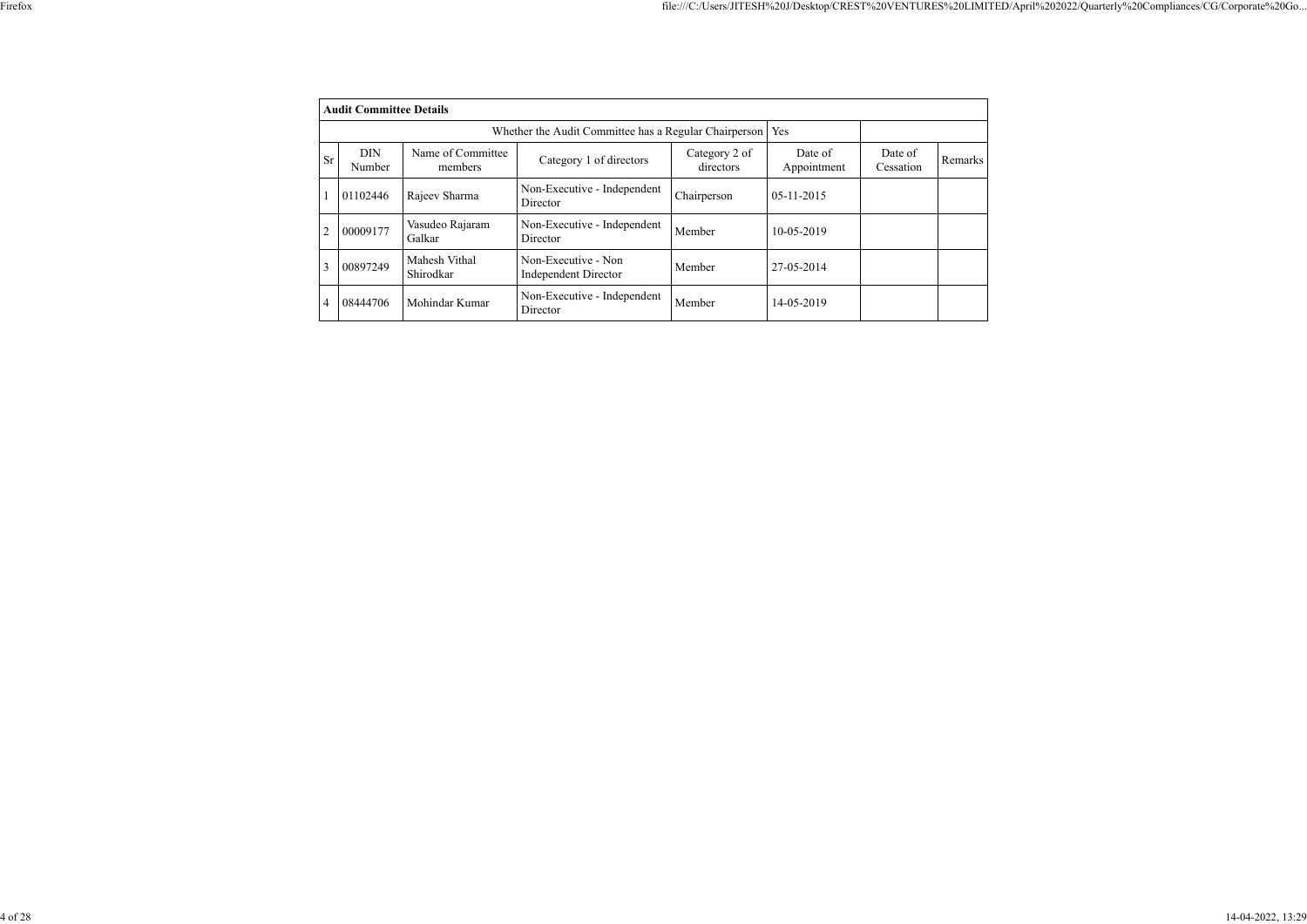|    | Nomination and remuneration committee |                              |                                                                                   |                            |                        |                      |         |  |  |
|----|---------------------------------------|------------------------------|-----------------------------------------------------------------------------------|----------------------------|------------------------|----------------------|---------|--|--|
|    |                                       |                              | Whether the Nomination and remuneration committee has a Regular Chairperson   Yes |                            |                        |                      |         |  |  |
| Sr | <b>DIN</b><br>Number                  | Name of Committee<br>members | Category 1 of directors                                                           | Category 2 of<br>directors | Date of<br>Appointment | Date of<br>Cessation | Remarks |  |  |
|    | 01102446                              | Rajeev Sharma                | Non-Executive - Independent<br>Director                                           | Chairperson                | $05 - 11 - 2015$       |                      |         |  |  |
|    | 00009177                              | Vasudeo Rajaram<br>Galkar    | Non-Executive - Independent<br>Director                                           | Member                     | 10-05-2019             |                      |         |  |  |
| 3  | 00897249                              | Mahesh Vithal<br>Shirodkar   | Non-Executive - Non<br><b>Independent Director</b>                                | Member                     | 27-05-2014             |                      |         |  |  |
| 4  | 08444706                              | Mohindar Kumar               | Non-Executive - Independent<br>Director                                           | Member                     | 14-05-2019             |                      |         |  |  |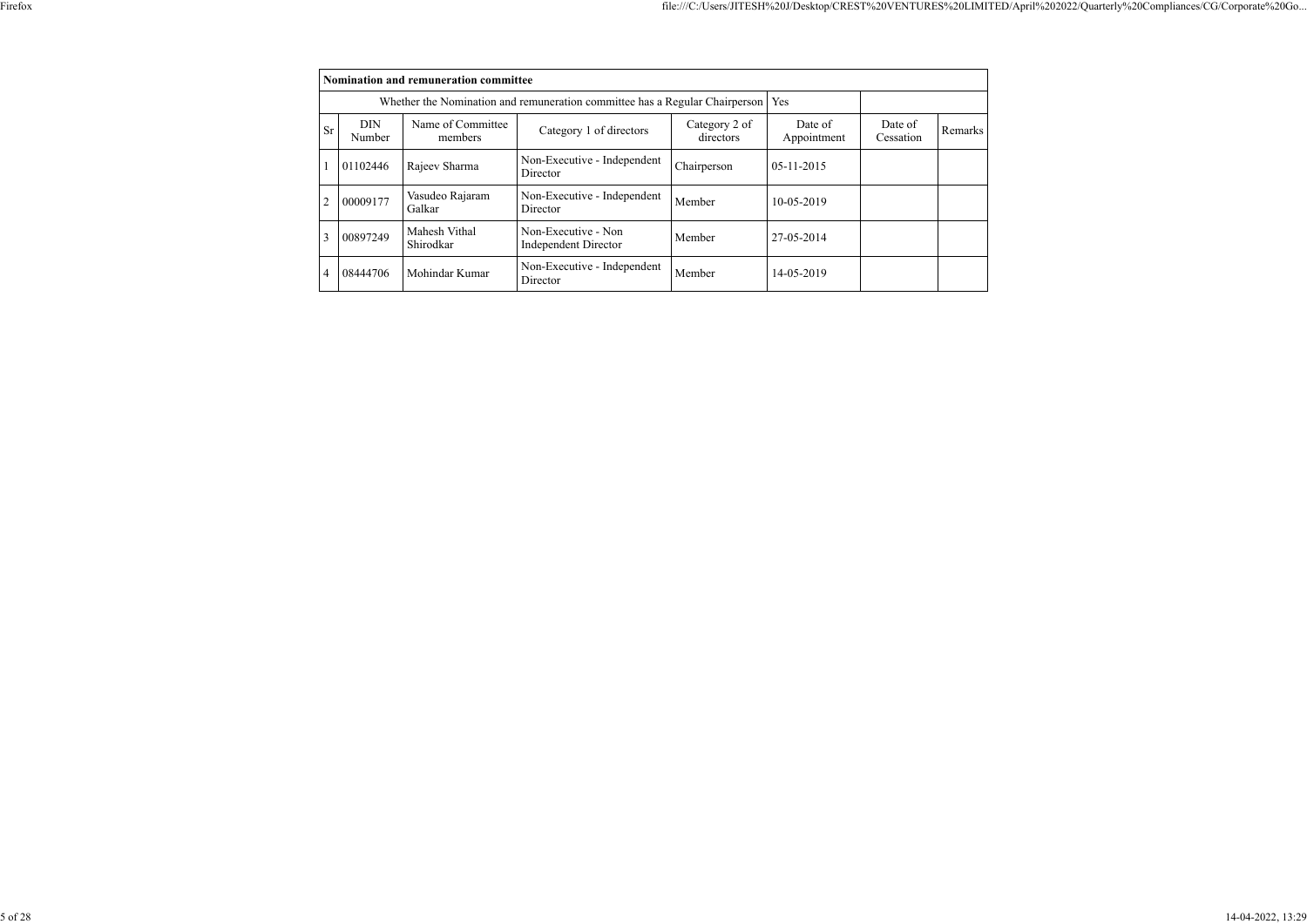|    | <b>Stakeholders Relationship Committee</b> |                              |                                                                                 |                            |                        |                      |         |  |  |  |
|----|--------------------------------------------|------------------------------|---------------------------------------------------------------------------------|----------------------------|------------------------|----------------------|---------|--|--|--|
|    |                                            |                              | Whether the Stakeholders Relationship Committee has a Regular Chairperson   Yes |                            |                        |                      |         |  |  |  |
| Sr | <b>DIN</b><br>Number                       | Name of Committee<br>members | Category 1 of directors                                                         | Category 2 of<br>directors | Date of<br>Appointment | Date of<br>Cessation | Remarks |  |  |  |
|    | 01102446                                   | Rajeev Sharma                | Non-Executive - Independent<br>Director                                         | Chairperson                | 12-02-2019             |                      |         |  |  |  |
|    | 00897249                                   | Mahesh Vithal<br>Shirodkar   | Non-Executive - Non<br><b>Independent Director</b>                              | Member                     | 30-07-2009             |                      |         |  |  |  |
|    | 00021446                                   | Vijay Kundanmal<br>Choraria  | <b>Executive Director</b>                                                       | Member                     | 15-07-2005             |                      |         |  |  |  |
| 4  | 08444706                                   | Mohindar Kumar               | Non-Executive - Independent<br>Director                                         | Member                     | 14-05-2019             |                      |         |  |  |  |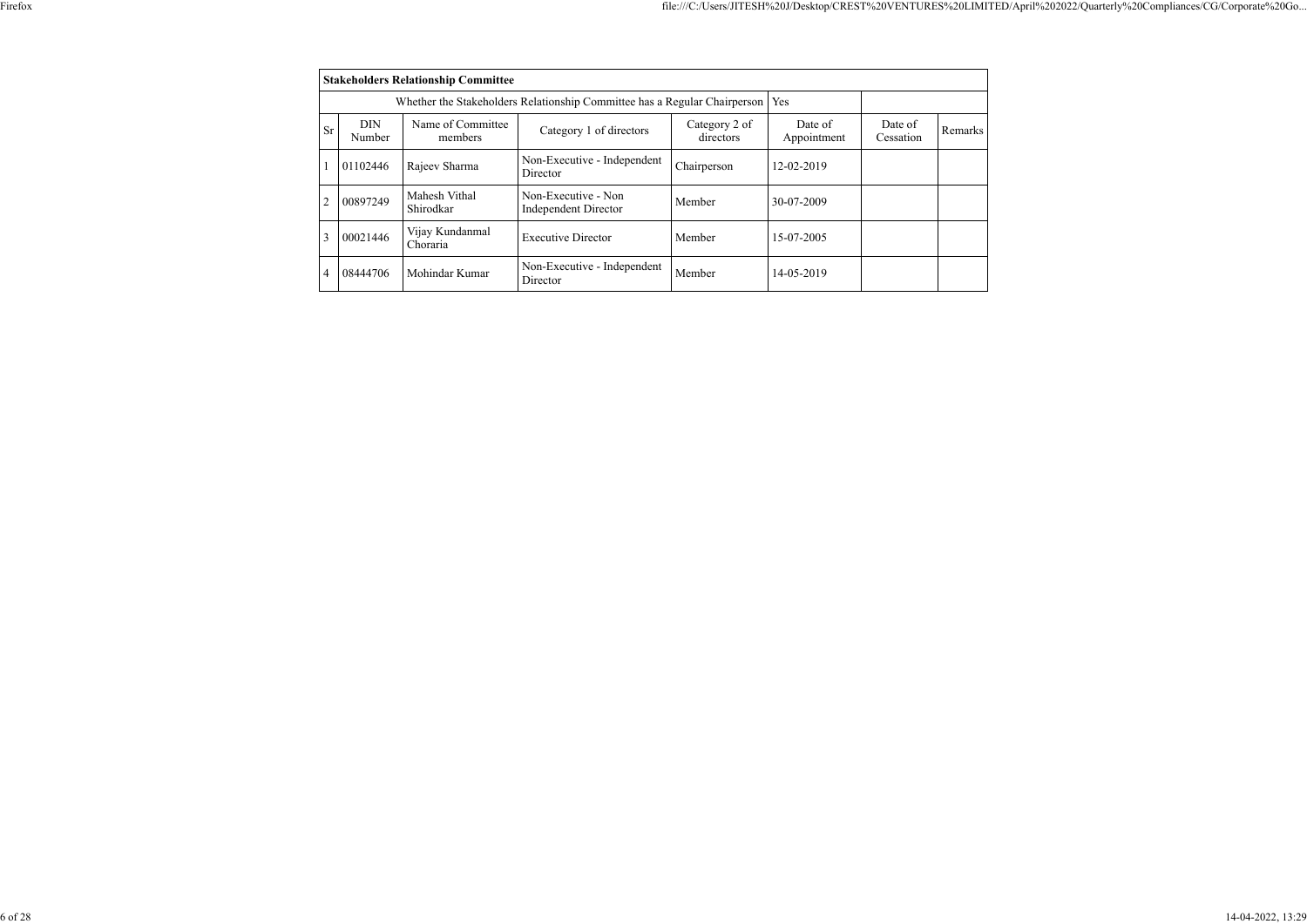| <b>Risk Management Committee</b>                                |               |                              |                            |                            |                        |                      |         |  |  |
|-----------------------------------------------------------------|---------------|------------------------------|----------------------------|----------------------------|------------------------|----------------------|---------|--|--|
| Whether the Risk Management Committee has a Regular Chairperson |               |                              |                            |                            |                        |                      |         |  |  |
| <b>Sr</b>                                                       | DIN<br>Number | Name of Committee<br>members | Category 1 of<br>directors | Category 2 of<br>directors | Date of<br>Appointment | Date of<br>Cessation | Remarks |  |  |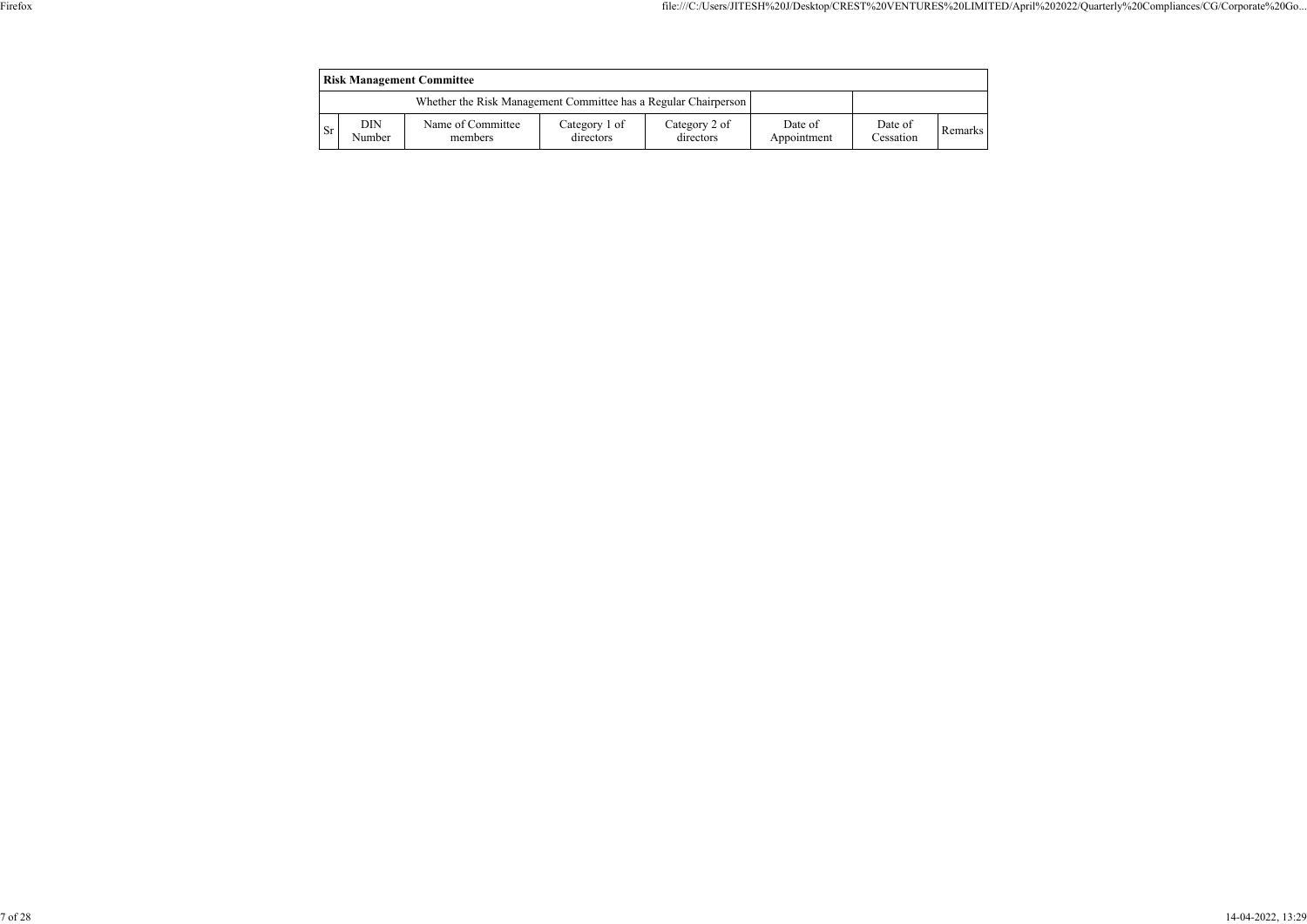|                | <b>Corporate Social Responsibility Committee</b> |                              |                                                                                 |                            |                        |                      |         |
|----------------|--------------------------------------------------|------------------------------|---------------------------------------------------------------------------------|----------------------------|------------------------|----------------------|---------|
|                |                                                  |                              | Whether the Corporate Social Responsibility Committee has a Regular Chairperson |                            | Yes                    |                      |         |
| <b>Sr</b>      | <b>DIN</b><br>Number                             | Name of Committee<br>members | Category 1 of directors                                                         | Category 2 of<br>directors | Date of<br>Appointment | Date of<br>Cessation | Remarks |
|                | 00009177                                         | Vasudeo Rajaram<br>Galkar    | Non-Executive - Independent<br>Director                                         | Chairperson                | 10-05-2019             |                      |         |
| $\overline{2}$ | 00897249                                         | Mahesh Vithal<br>Shirodkar   | Non-Executive - Non<br><b>Independent Director</b>                              | Member                     | 05-02-2015             |                      |         |
| 3              | 01102446                                         | Rajeev Sharma                | Non-Executive - Independent<br>Director                                         | Member                     | 08-02-2016             |                      |         |
| $\overline{4}$ | 08444706                                         | Mohindar Kumar               | Non-Executive - Independent<br>Director                                         | Member                     | 14-05-2019             |                      |         |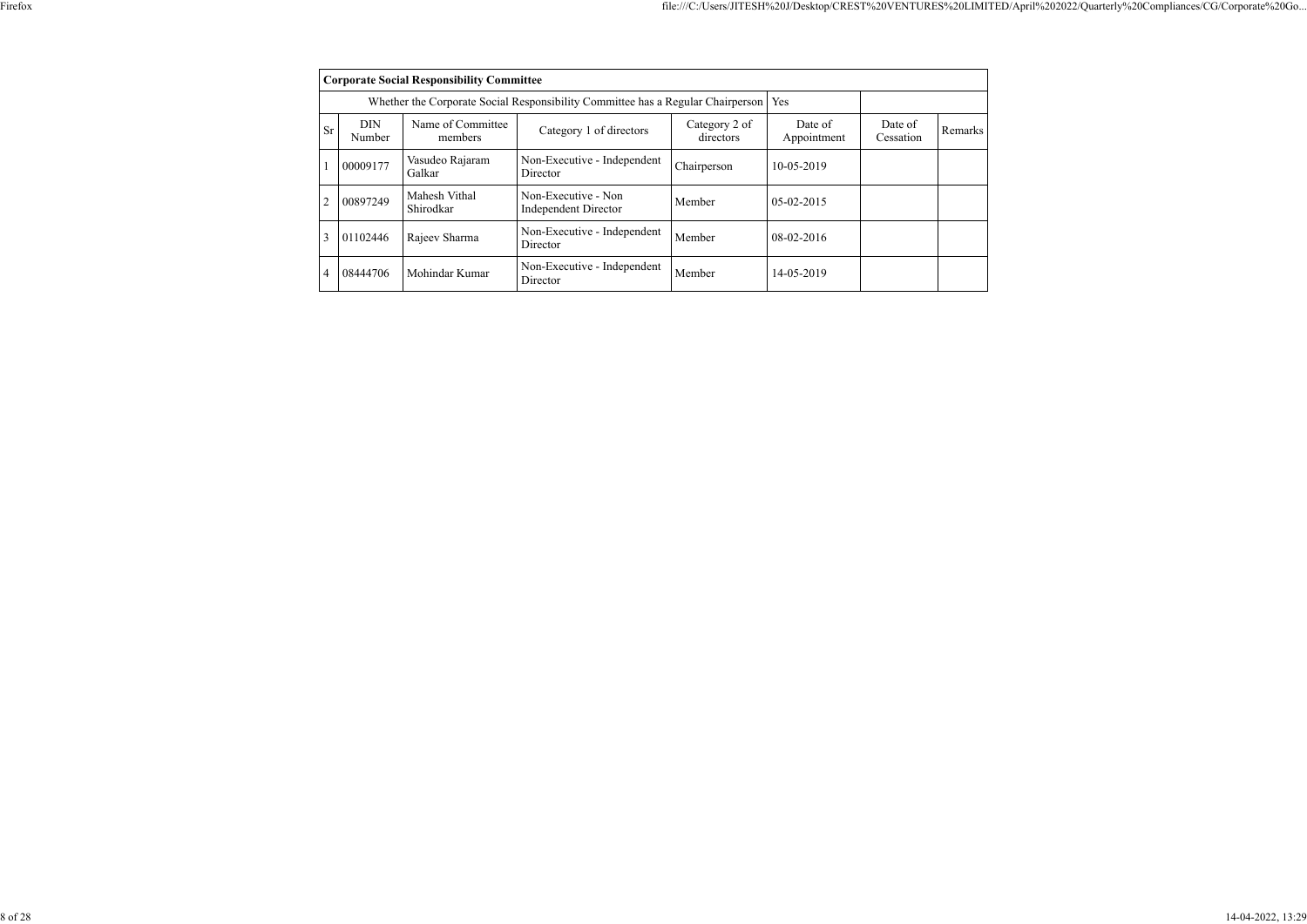| Other Committee |                                                                                                                                     |  |  |
|-----------------|-------------------------------------------------------------------------------------------------------------------------------------|--|--|
|                 | Sr   DIN Number   Name of Committee members   Name of other committee   Category 1 of directors   Category 2 of directors   Remarks |  |  |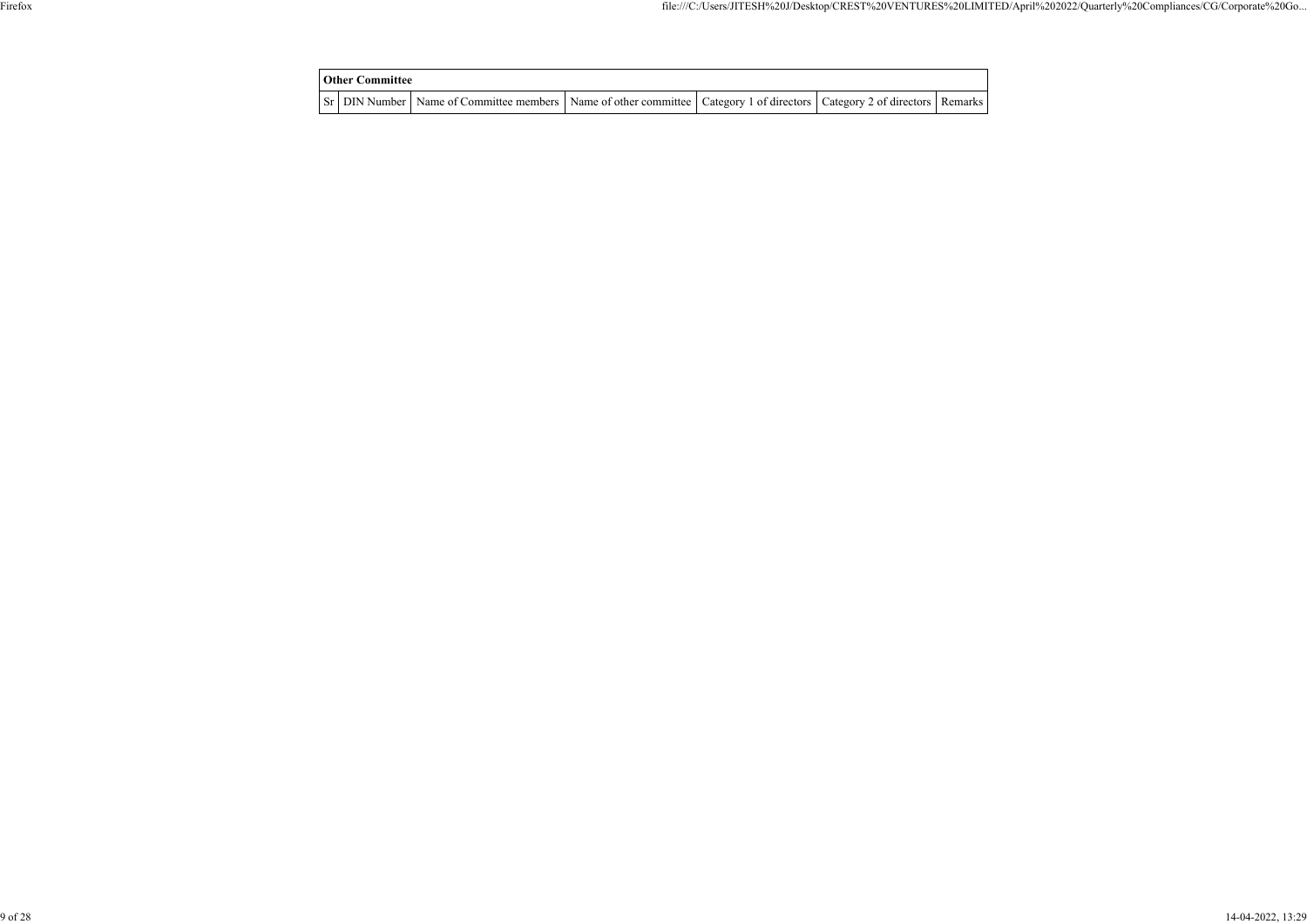|                | <b>Annexure 1</b>                                              |                                                               |                                                                      |                                       |                                                     |                                                                                                     |                                                                        |
|----------------|----------------------------------------------------------------|---------------------------------------------------------------|----------------------------------------------------------------------|---------------------------------------|-----------------------------------------------------|-----------------------------------------------------------------------------------------------------|------------------------------------------------------------------------|
|                | Annexure 1                                                     |                                                               |                                                                      |                                       |                                                     |                                                                                                     |                                                                        |
|                | <b>III. Meeting of Board of Directors</b>                      |                                                               |                                                                      |                                       |                                                     |                                                                                                     |                                                                        |
|                | Disclosure of notes on meeting of board                        | of directors explanatory                                      |                                                                      |                                       |                                                     |                                                                                                     |                                                                        |
| <b>Sr</b>      | $Date(s)$ of<br>meeting (if any)<br>in the previous<br>quarter | $Date(s)$ of<br>meeting (if any)<br>in the current<br>quarter | Maximum gap<br>between any two<br>consecutive (in<br>number of days) | Notes for<br>not<br>providing<br>Date | Whether<br>requirement of<br>Quorum met<br>(Yes/No) | Number of Directors<br>present <sup>*</sup> (All<br>directors including<br>Independent<br>Director) | No. of<br>Independent<br><b>Directors</b><br>attending the<br>meeting* |
|                | 12-11-2021                                                     |                                                               |                                                                      |                                       | Yes                                                 | 4                                                                                                   | 3                                                                      |
| $\mathfrak{2}$ |                                                                | 11-02-2022                                                    | 90                                                                   |                                       | Yes                                                 | 5                                                                                                   | 3                                                                      |
| $\overline{3}$ |                                                                | 19-02-2022                                                    |                                                                      |                                       | Yes                                                 | 6                                                                                                   | 3                                                                      |
| $\overline{4}$ |                                                                | 16-03-2022                                                    | 24                                                                   |                                       | Yes                                                 | 5                                                                                                   | 3                                                                      |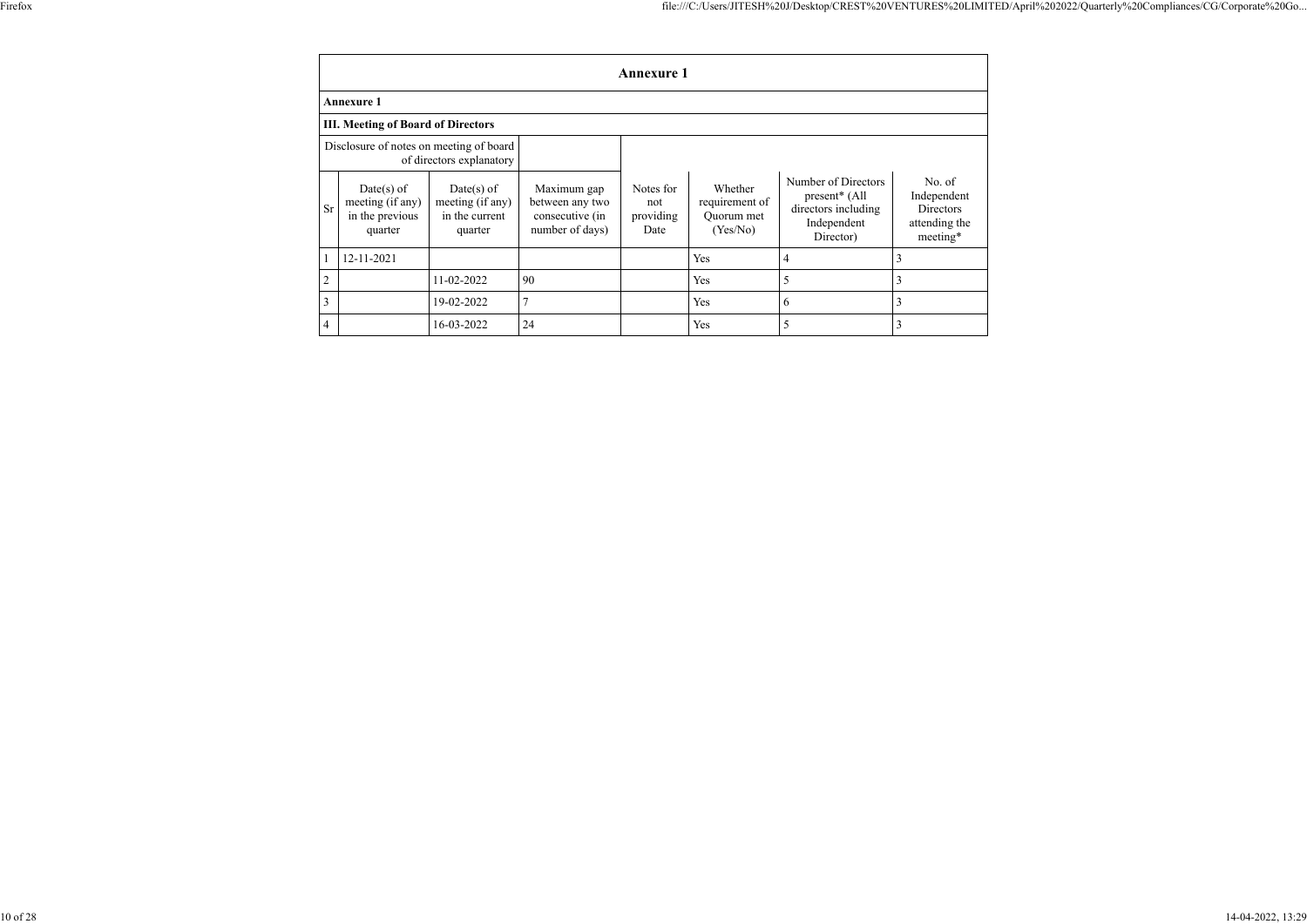|                                  | <b>Annexure</b> 1 |
|----------------------------------|-------------------|
| <b>IV. Meeting of Committees</b> |                   |

|                |                                                |                                                                                                                  | Disclosure of notes on meeting of committees explanatory                   |                               |                                       |                                                     |                                                                                                      |                                                                 |
|----------------|------------------------------------------------|------------------------------------------------------------------------------------------------------------------|----------------------------------------------------------------------------|-------------------------------|---------------------------------------|-----------------------------------------------------|------------------------------------------------------------------------------------------------------|-----------------------------------------------------------------|
| <b>Sr</b>      | Name of<br>Committee                           | $Date(s)$ of meeting<br>(Enter dates of<br>Previous quarter<br>and Current quarter<br>in chronological<br>order) | Maximum gap<br>between any<br>two<br>consecutive (in<br>number of<br>days) | Name of<br>other<br>committee | Reson for<br>not<br>providing<br>date | Whether<br>requirement of<br>Quorum met<br>(Yes/No) | Number of<br><b>Directors</b><br>present* (All<br>directors<br>including<br>Independent<br>Director) | No. of<br>Independent<br>Directors<br>attending the<br>meeting* |
|                | Audit<br>Committee                             | 12-11-2021                                                                                                       |                                                                            |                               |                                       | Yes                                                 | 3                                                                                                    | 3                                                               |
| $\overline{2}$ | Audit<br>Committee                             | 11-02-2022                                                                                                       | 90                                                                         |                               |                                       | Yes                                                 | $\mathfrak{Z}$                                                                                       | 3                                                               |
| $\overline{3}$ | Audit<br>Committee                             | 19-02-2022                                                                                                       | $\overline{7}$                                                             |                               |                                       | Yes                                                 | 4                                                                                                    | 3                                                               |
| $\overline{4}$ | Audit<br>Committee                             | 16-03-2022                                                                                                       | 24                                                                         |                               |                                       | Yes                                                 | 3                                                                                                    | 3                                                               |
| 5              | Nomination<br>and<br>remuneration<br>committee | 21-10-2021                                                                                                       |                                                                            |                               |                                       | Yes                                                 | 3                                                                                                    | 3                                                               |
| 6              | Nomination<br>and<br>remuneration<br>committee | 19-02-2022                                                                                                       |                                                                            |                               |                                       | Yes                                                 | 4                                                                                                    | 3                                                               |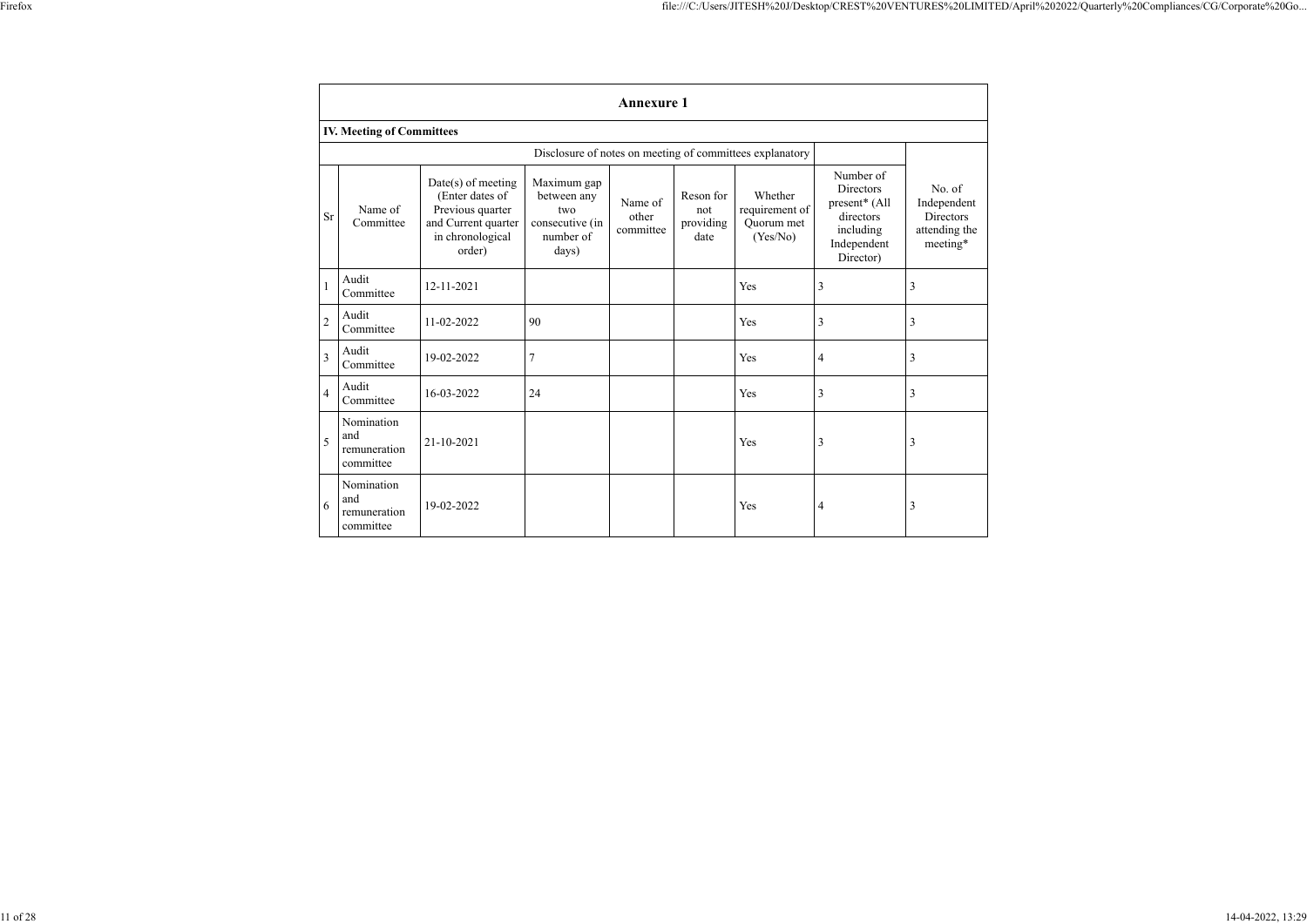|              | <b>Annexure 1</b>                         |                                                                                                                  |                                                                         |                               |                                       |                                                     |                                                                                                                  |                                                                        |
|--------------|-------------------------------------------|------------------------------------------------------------------------------------------------------------------|-------------------------------------------------------------------------|-------------------------------|---------------------------------------|-----------------------------------------------------|------------------------------------------------------------------------------------------------------------------|------------------------------------------------------------------------|
|              | <b>IV. Meeting of Committees</b>          |                                                                                                                  |                                                                         |                               |                                       |                                                     |                                                                                                                  |                                                                        |
| <b>Sr</b>    | Name of<br>Committee                      | $Date(s)$ of meeting<br>(Enter dates of<br>Previous quarter<br>and Current quarter<br>in chronological<br>order) | Maximum gap<br>between any<br>two consecutive<br>(in number of<br>days) | Name of<br>other<br>committee | Reson for<br>not<br>providing<br>date | Whether<br>requirement of<br>Quorum met<br>(Yes/No) | Number of<br><b>Directors</b><br>present <sup>*</sup> (All<br>directors<br>including<br>Independent<br>Director) | No. of<br>Independent<br><b>Directors</b><br>attending the<br>meeting* |
| $\mathbf{7}$ | Stakeholders<br>Relationship<br>Committee | 12-11-2021                                                                                                       |                                                                         |                               |                                       | Yes                                                 | 3                                                                                                                | $\overline{c}$                                                         |
| 8            | Stakeholders<br>Relationship<br>Committee | 11-02-2022                                                                                                       |                                                                         |                               |                                       | Yes                                                 | $\overline{2}$                                                                                                   | ∠                                                                      |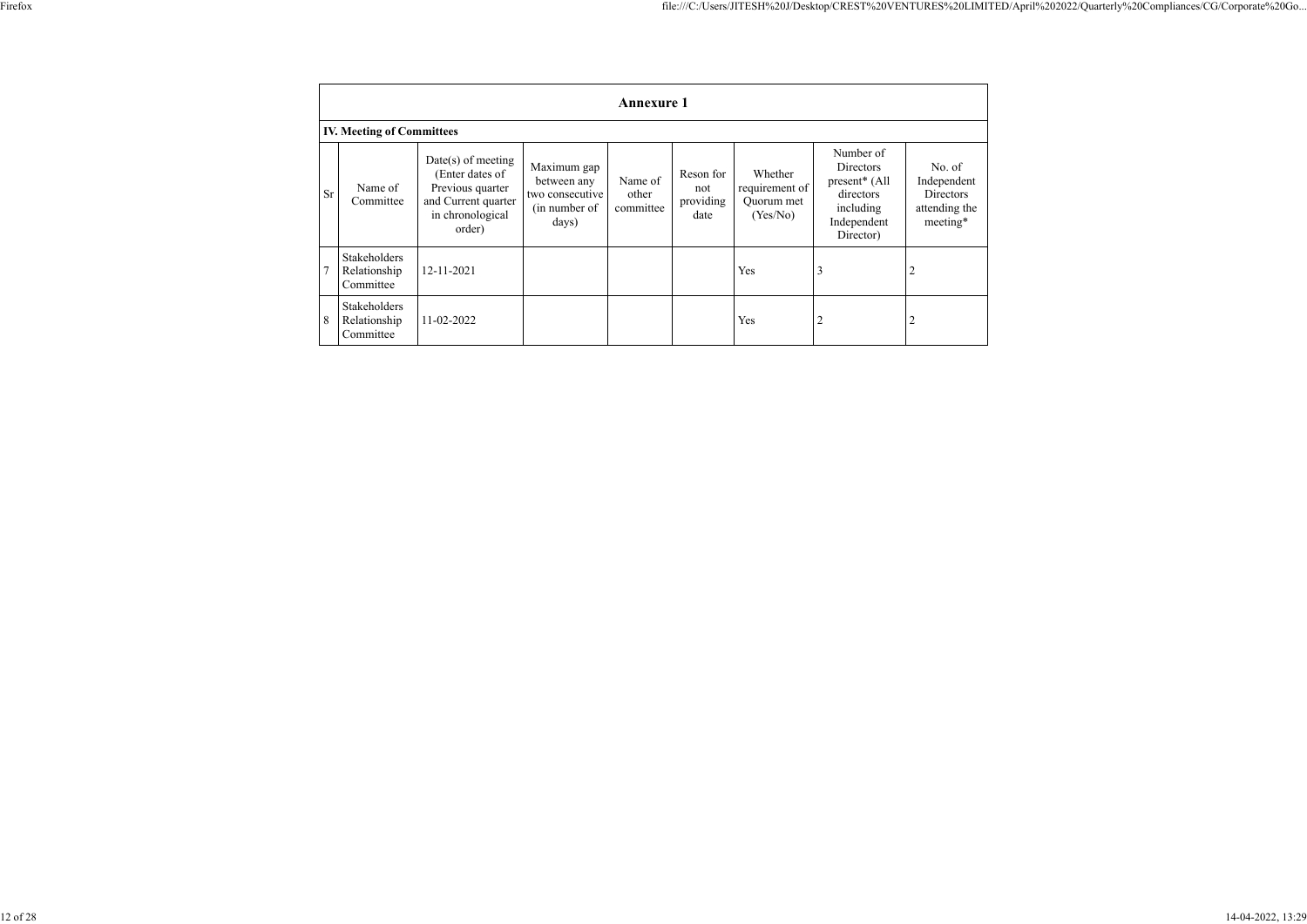|  | r iretox |
|--|----------|
|--|----------|

|                | <b>Annexure 1</b>                                                                                         |                                  |                                                                    |  |  |  |
|----------------|-----------------------------------------------------------------------------------------------------------|----------------------------------|--------------------------------------------------------------------|--|--|--|
|                | <b>V. Related Party Transactions</b>                                                                      |                                  |                                                                    |  |  |  |
| Sr             | Subject                                                                                                   | Compliance status<br>(Yes/No/NA) | If status is "No" details of non-<br>compliance may be given here. |  |  |  |
|                | Whether prior approval of audit committee obtained                                                        | <b>Yes</b>                       |                                                                    |  |  |  |
| $\overline{2}$ | Whether shareholder approval obtained for material RPT                                                    | Yes                              |                                                                    |  |  |  |
|                | Whether details of RPT entered into pursuant to omnibus approval<br>have been reviewed by Audit Committee | Yes                              |                                                                    |  |  |  |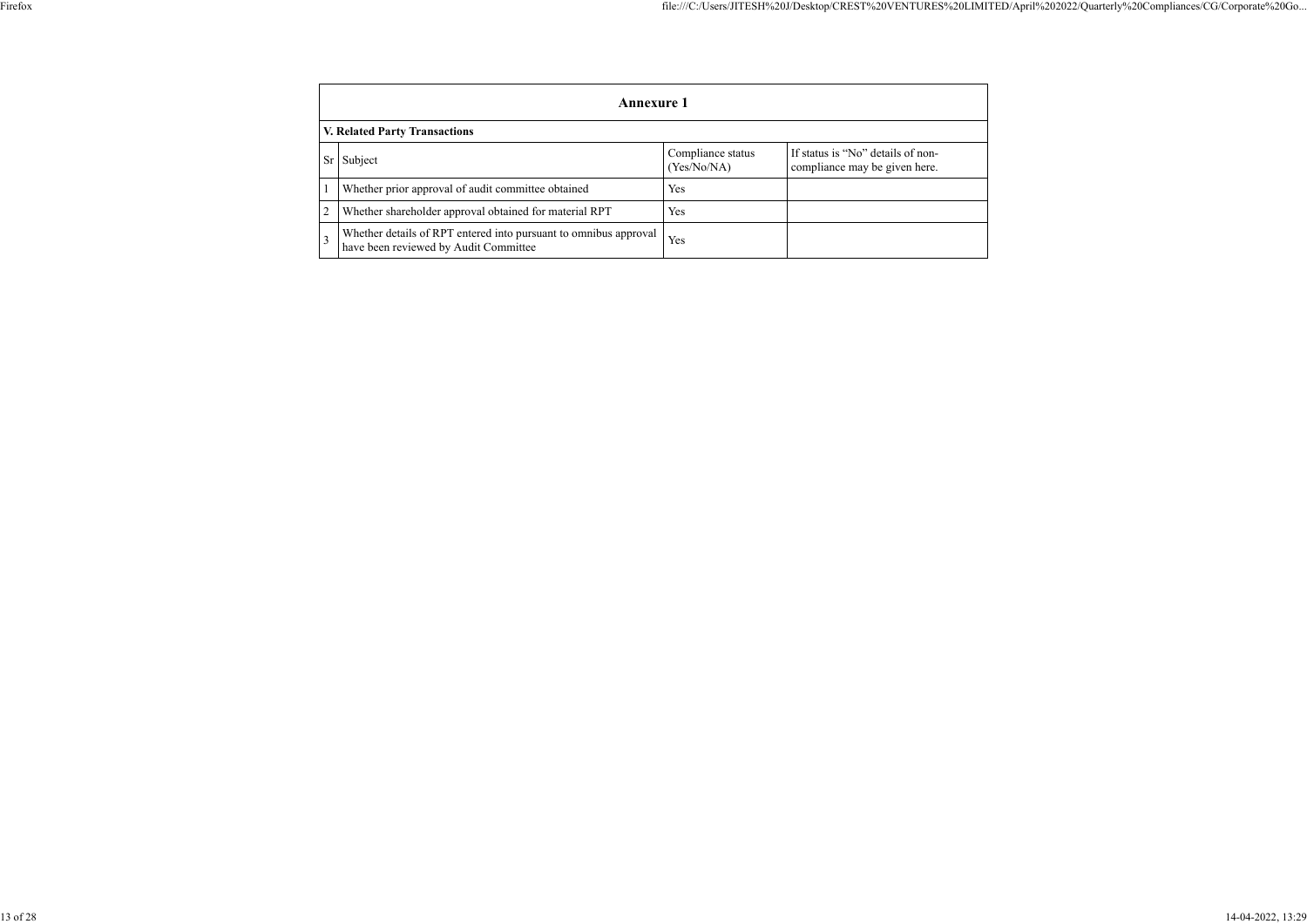|   | <b>Annexure 1</b>                                                                                                                                                                                               |                               |  |  |  |
|---|-----------------------------------------------------------------------------------------------------------------------------------------------------------------------------------------------------------------|-------------------------------|--|--|--|
|   | <b>VI. Affirmations</b>                                                                                                                                                                                         |                               |  |  |  |
|   | Sr Subject                                                                                                                                                                                                      | Compliance status<br>(Yes/No) |  |  |  |
|   | The composition of Board of Directors is in terms of SEBI (Listing obligations and disclosure requirements)<br>Regulations, 2015                                                                                | Yes                           |  |  |  |
|   | The composition of the following committees is in terms of SEBI(Listing obligations and disclosure<br>requirements) Regulations, 2015 a. Audit Committee                                                        | Yes                           |  |  |  |
| 3 | The composition of the following committees is in terms of SEBI(Listing obligations and disclosure<br>requirements) Regulations, 2015. b. Nomination & remuneration committee                                   | Yes                           |  |  |  |
| 4 | The composition of the following committees is in terms of SEBI(Listing obligations and disclosure<br>requirements) Regulations, 2015. c. Stakeholders relationship committee                                   | Yes                           |  |  |  |
|   | The composition of the following committees is in terms of SEBI(Listing obligations and disclosure<br>requirements) Regulations, 2015. d. Risk management committee (applicable to the top 500 listed entities) | NA                            |  |  |  |
| 6 | The committee members have been made aware of their powers, role and responsibilities as specified in SEBI<br>(Listing obligations and disclosure requirements) Regulations, 2015.                              | Yes                           |  |  |  |
|   | The meetings of the board of directors and the above committees have been conducted in the manner as specified<br>in SEBI (Listing obligations and disclosure requirements) Regulations, 2015.                  | Yes                           |  |  |  |
| 8 | This report and/or the report submitted in the previous quarter has been placed before Board of Directors.                                                                                                      | Yes                           |  |  |  |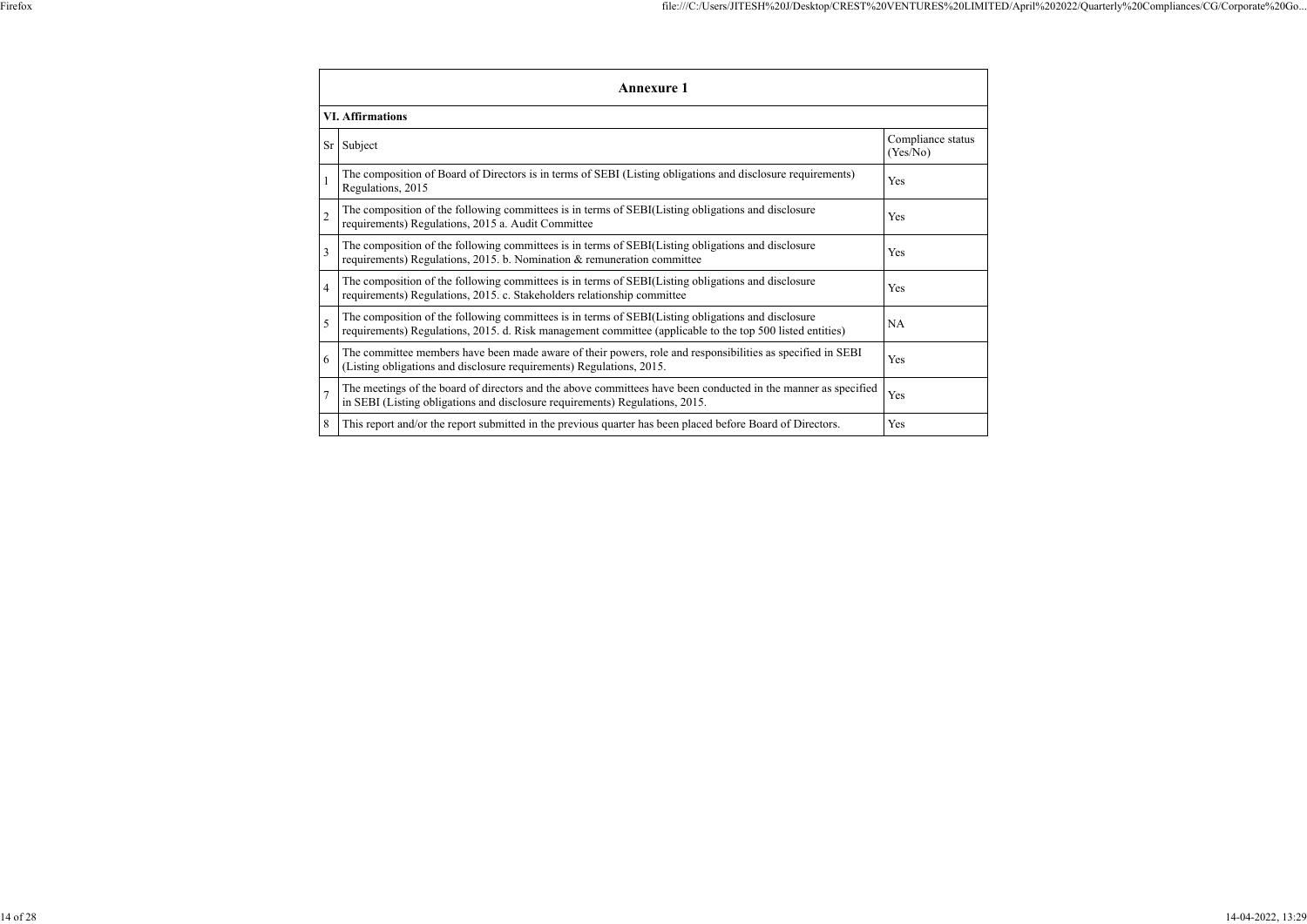|           | <b>Annexure 1</b> |                                          |  |  |  |
|-----------|-------------------|------------------------------------------|--|--|--|
| <b>Sr</b> | Subject           | Compliance status                        |  |  |  |
|           | Name of signatory | Namita Bapna                             |  |  |  |
|           | Designation       | Company Secretary and Compliance Officer |  |  |  |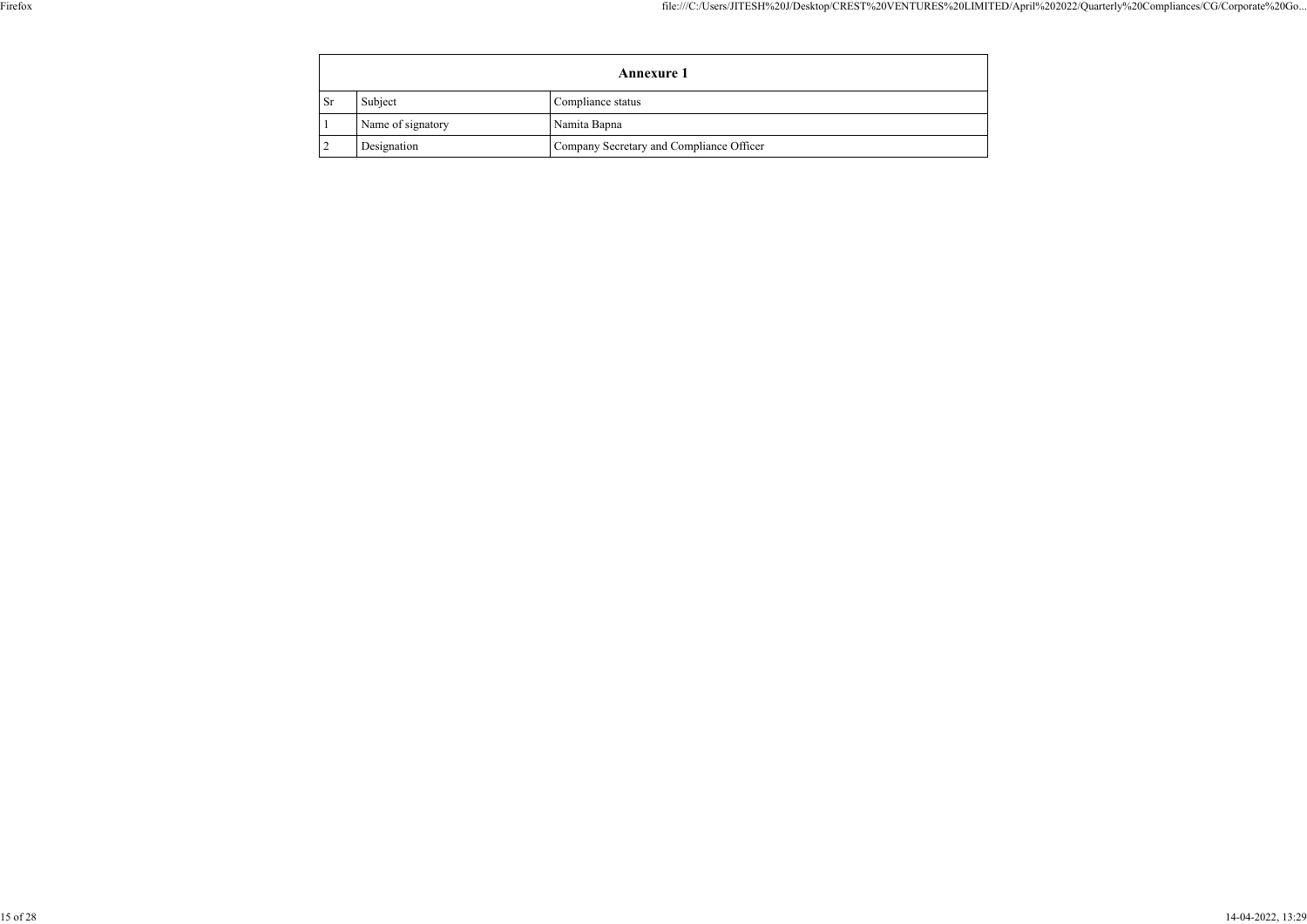|                | <b>Annexure II</b>                                                         |                                  |                                                                                                                 |                                              |
|----------------|----------------------------------------------------------------------------|----------------------------------|-----------------------------------------------------------------------------------------------------------------|----------------------------------------------|
|                |                                                                            |                                  | Annexure II to be submitted by listed entity at the end of the financial year (for the whole of financial year) |                                              |
|                | I. Disclosure on website in terms of Listing Regulations                   |                                  |                                                                                                                 |                                              |
| <b>Sr</b>      | Item                                                                       | Compliance status<br>(Yes/No/NA) | If status is "No" details of non-<br>compliance may be given here.                                              | Web address                                  |
|                | Details of business                                                        | Yes                              |                                                                                                                 | http://crest.co.in/our-<br>company/          |
| $\overline{2}$ | Terms and conditions of appointment of<br>independent directors            | Yes                              |                                                                                                                 | http://crest.co.in/corporate-<br>governance/ |
| 3              | Composition of various committees of<br>board of directors                 | Yes                              |                                                                                                                 | http://crest.co.in/corporate-<br>governance/ |
| $\overline{4}$ | Code of conduct of board of directors and<br>senior management personnel   | Yes                              |                                                                                                                 | http://crest.co.in/corporate-<br>governance/ |
| 5              | Details of establishment of vigil<br>mechanism/ Whistle Blower policy      | Yes                              |                                                                                                                 | http://crest.co.in/corporate-<br>governance/ |
| 6              | Criteria of making payments to non-<br>executive directors                 | Yes                              |                                                                                                                 | http://crest.co.in/corporate-<br>governance/ |
| $\overline{7}$ | Policy on dealing with related party<br>transactions                       | Yes                              |                                                                                                                 | http://crest.co.in/corporate-<br>governance/ |
| 8              | Policy for determining 'material'<br>subsidiaries                          | Yes                              |                                                                                                                 | http://crest.co.in/corporate-<br>governance/ |
| 9              | Details of familiarization programmes<br>imparted to independent directors | Yes                              |                                                                                                                 | http://crest.co.in/corporate-<br>governance/ |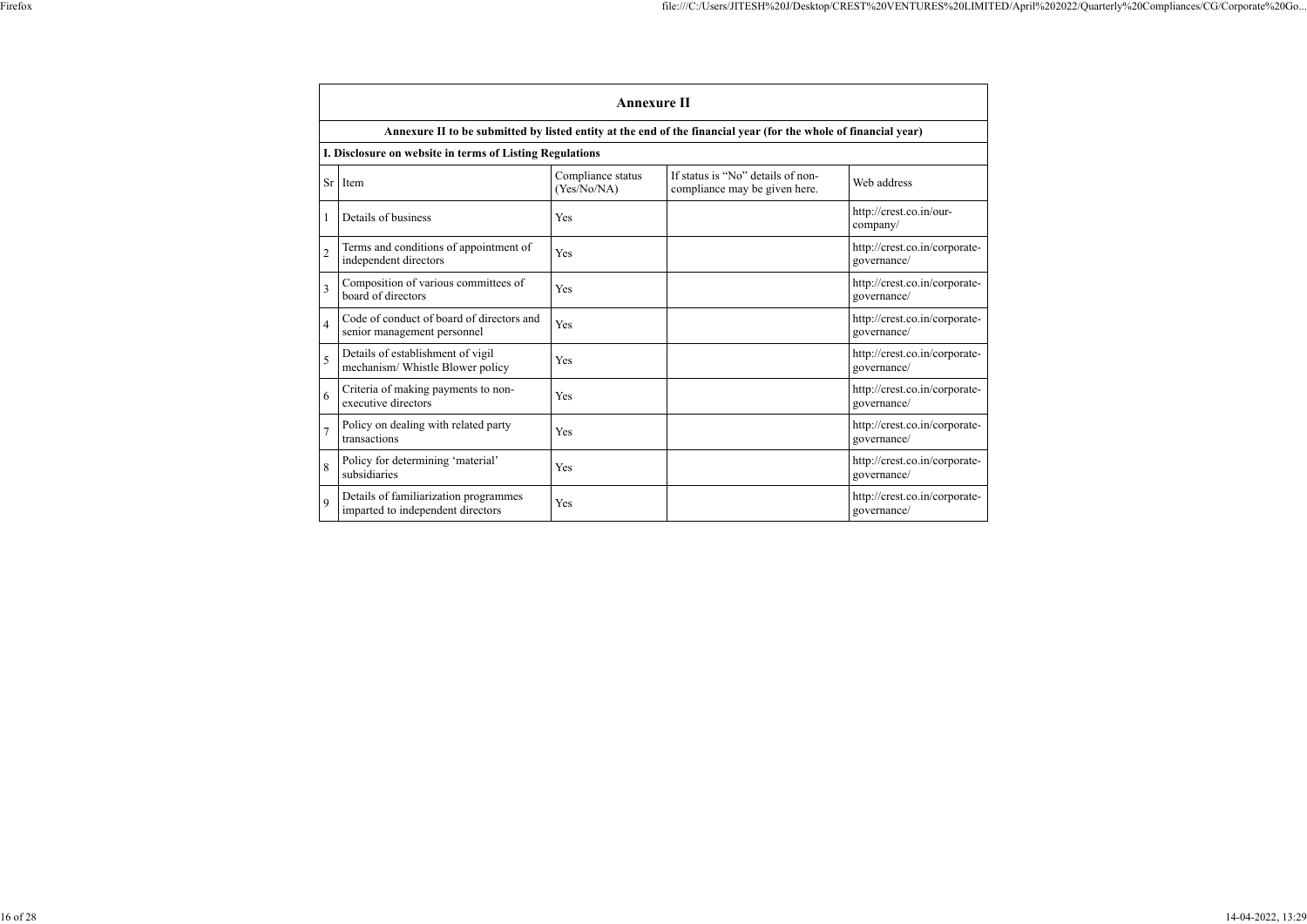|      |                                                                                                                                                                                                 | <b>Annexure II</b>               |                                                                      |                                                           |
|------|-------------------------------------------------------------------------------------------------------------------------------------------------------------------------------------------------|----------------------------------|----------------------------------------------------------------------|-----------------------------------------------------------|
|      | Annexure II to be submitted by listed entity at the end of the financial year (for the whole of financial year)                                                                                 |                                  |                                                                      |                                                           |
|      | I. Disclosure on website in terms of Listing Regulations                                                                                                                                        |                                  |                                                                      |                                                           |
| Sr   | Item                                                                                                                                                                                            | Compliance status<br>(Yes/No/NA) | If status is "No" details<br>of non-compliance may<br>be given here. | Web address                                               |
| 10   | Contact information of the designated officials of the listed<br>entity who are responsible for assisting and handling<br>investor grievances                                                   | Yes                              |                                                                      | http://crest.co.in/contact/                               |
| 11   | email address for grievance redressal and other relevant<br>details                                                                                                                             | Yes                              |                                                                      | http://crest.co.in/contact/                               |
| 12   | Financial results                                                                                                                                                                               | Yes                              |                                                                      | http://crest.co.in<br>/financial-results/                 |
| 13   | Shareholding pattern                                                                                                                                                                            | Yes                              |                                                                      | http://crest.co.in<br>/shareholding-pattern/              |
| 14   | Details of agreements entered into with the media<br>companies and/or their associates                                                                                                          | <b>NA</b>                        |                                                                      |                                                           |
| 15   | Schedule of analyst or institutional investor meet and<br>presentations made by the listed entity to analysts or<br>institutional investors simultaneously with submission to<br>stock exchange | <b>NA</b>                        |                                                                      |                                                           |
| 16 I | New name and the old name of the listed entity                                                                                                                                                  | <b>NA</b>                        |                                                                      |                                                           |
| 17   | Advertisements as per regulation 47 (1)                                                                                                                                                         | Yes                              |                                                                      | http://crest.co.in<br>/intimation-to-stock-<br>exchanges/ |
| 18   | Credit rating or revision in credit rating obtained                                                                                                                                             | <b>NA</b>                        |                                                                      |                                                           |
| 19   | Separate audited financial statements of each subsidiary of<br>the listed entity in respect of a relevant financial year                                                                        | Yes                              |                                                                      | http://crest.co.in<br>/financials-of-<br>subsidiaries/    |
| 20   | Whether company has provided information under separate<br>section on its website as per Regulation 46(2)                                                                                       | Yes                              |                                                                      | http://crest.co.in/                                       |
| 21   | Materiality Policy as per Regulation 30                                                                                                                                                         | Yes                              |                                                                      | http://crest.co.in<br>/corporate-governance/              |
| 22   | Dividend Distribution policy as per Regulation 43A (as<br>applicable)                                                                                                                           | <b>NA</b>                        |                                                                      |                                                           |
| 23   | It is certified that these contents on the website of the listed<br>entity are correct                                                                                                          | Yes                              |                                                                      | http://crest.co.in/                                       |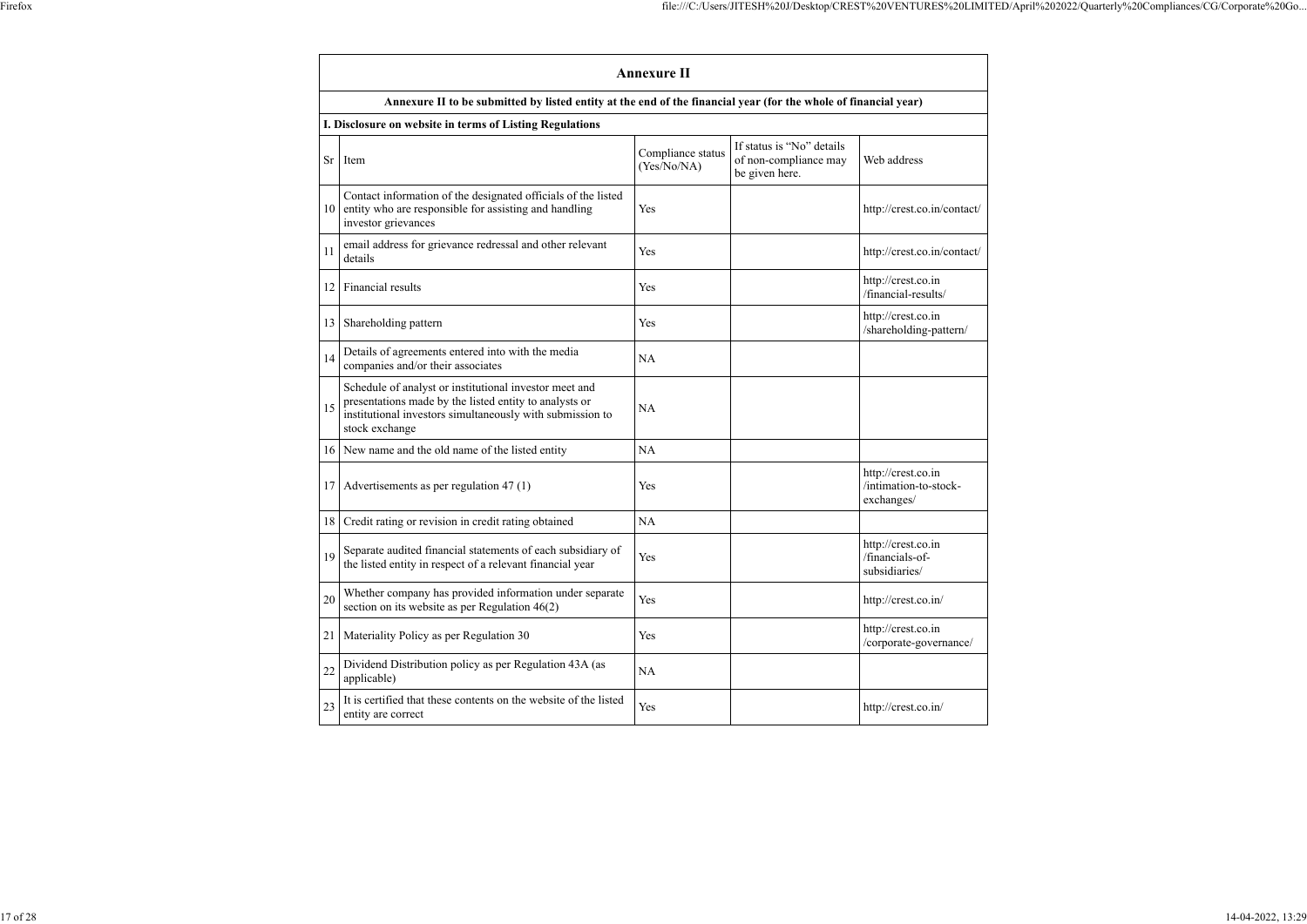|                | <b>Annexure II</b>                                                                                                   |                             |                                  |                                                                    |
|----------------|----------------------------------------------------------------------------------------------------------------------|-----------------------------|----------------------------------|--------------------------------------------------------------------|
|                | <b>II. Annual Affirmations</b>                                                                                       |                             |                                  |                                                                    |
| <b>Sr</b>      | Particulars                                                                                                          | Regulation<br>Number        | Compliance status<br>(Yes/No/NA) | If status is "No" details of non-<br>compliance may be given here. |
|                | Independent director(s) have been appointed in terms of<br>specified criteria of 'independence' and/or 'eligibility' | $16(1)(b)$ &<br>25(6)       | Yes                              |                                                                    |
| $\overline{2}$ | Board composition                                                                                                    | $17(1), 17(1A)$ &<br>17(1B) | Yes                              |                                                                    |
| 3              | Meeting of Board of directors                                                                                        | 17(2)                       | Yes                              |                                                                    |
| 4              | Quorum of Board meeting                                                                                              | 17(2A)                      | Yes                              |                                                                    |
| 5              | Review of Compliance Reports                                                                                         | 17(3)                       | Yes                              |                                                                    |
| 6              | Plans for orderly succession for appointments                                                                        | 17(4)                       | Yes                              |                                                                    |
| $\overline{7}$ | Code of Conduct                                                                                                      | 17(5)                       | Yes                              |                                                                    |
| 8              | Fees/compensation                                                                                                    | 17(6)                       | Yes                              |                                                                    |
| 9              | Minimum Information                                                                                                  | 17(7)                       | Yes                              |                                                                    |
| 10             | Compliance Certificate                                                                                               | 17(8)                       | Yes                              |                                                                    |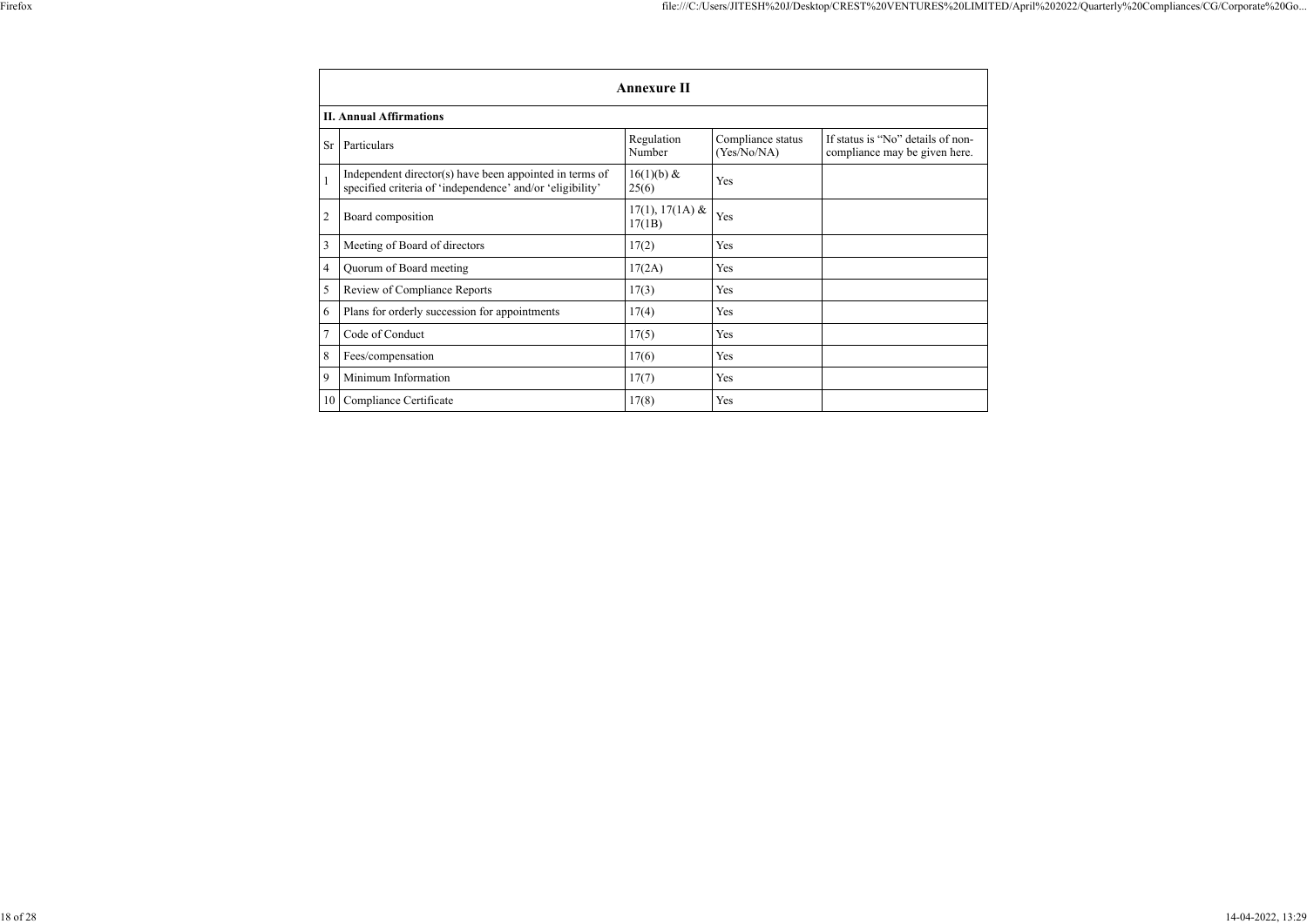|           | <b>Annexure II</b>                                         |                            |                                  |                                                                    |
|-----------|------------------------------------------------------------|----------------------------|----------------------------------|--------------------------------------------------------------------|
|           | <b>II. Annual Affirmations</b>                             |                            |                                  |                                                                    |
| <b>Sr</b> | Particulars                                                | Regulation<br>Number       | Compliance status<br>(Yes/No/NA) | If status is "No" details of non-<br>compliance may be given here. |
| 11        | Risk Assessment & Management                               | 17(9)                      | Yes                              |                                                                    |
| 12        | Performance Evaluation of Independent<br><b>Directors</b>  | 17(10)                     | Yes                              |                                                                    |
| 13        | Recommendation of Board                                    | 17(11)                     | Yes                              |                                                                    |
|           | 14   Maximum number of Directorships                       | 17A                        | Yes                              |                                                                    |
| 15        | Composition of Audit Committee                             | 18(1)                      | Yes                              |                                                                    |
|           | 16   Meeting of Audit Committee                            | 18(2)                      | Yes                              |                                                                    |
| 17        | Composition of nomination & remuneration<br>committee      | 19(1) & (2)                | Yes                              |                                                                    |
| 18        | Quorum of Nomination and Remuneration<br>Committee meeting | 19(2A)                     | Yes                              |                                                                    |
| 19        | Meeting of Nomination and Remuneration<br>Committee        | 19(3A)                     | Yes                              |                                                                    |
| 20        | Composition of Stakeholder Relationship<br>Committee       | $20(1), 20(2)$ &<br>20(2A) | Yes                              |                                                                    |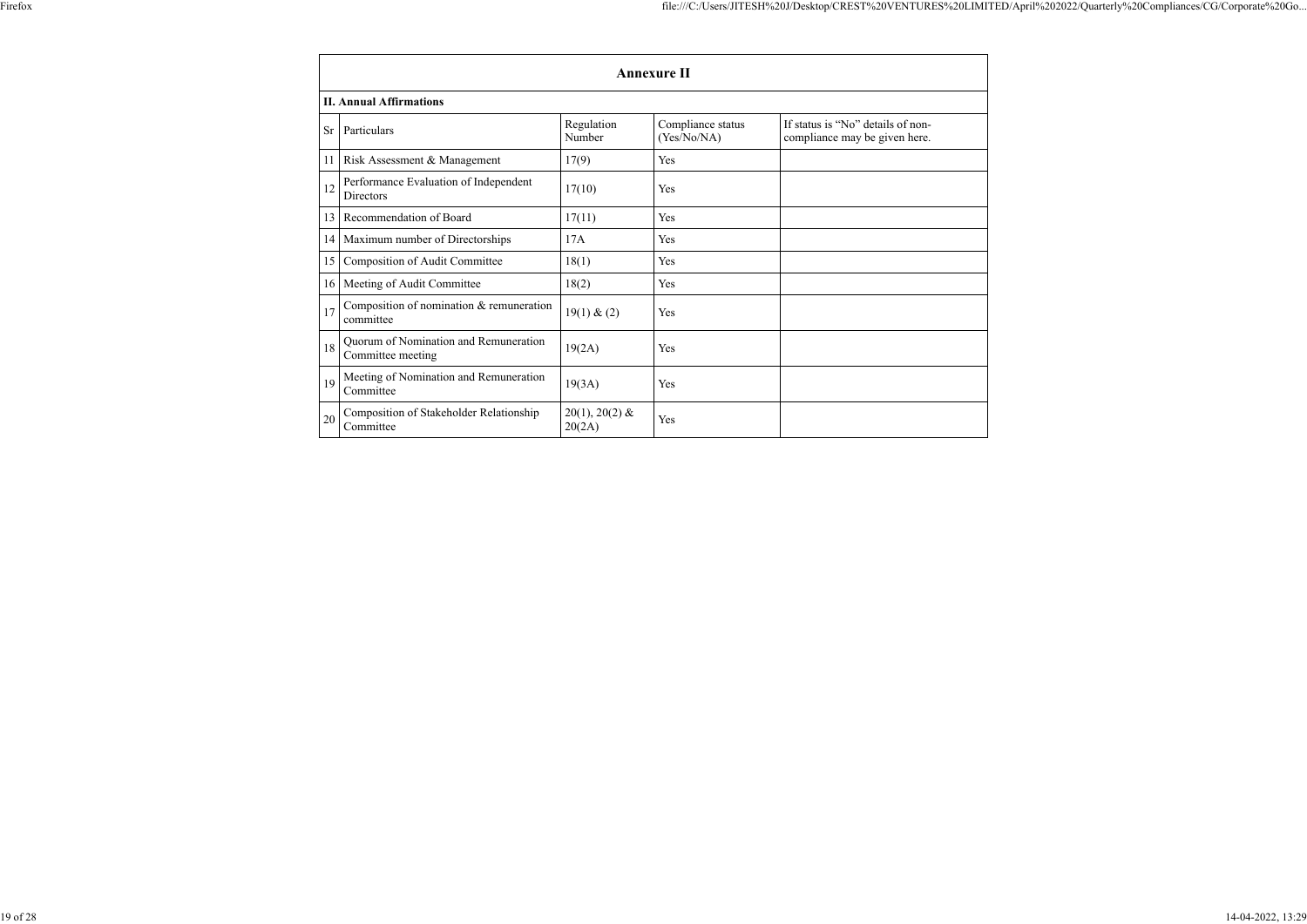$\overline{\phantom{0}}$ 

|           | <b>Annexure II</b>                                                                     |                                     |                                  |                                                                    |
|-----------|----------------------------------------------------------------------------------------|-------------------------------------|----------------------------------|--------------------------------------------------------------------|
|           | <b>II. Annual Affirmations</b>                                                         |                                     |                                  |                                                                    |
| <b>Sr</b> | Particulars                                                                            | Regulation<br>Number                | Compliance status<br>(Yes/No/NA) | If status is "No" details of non-<br>compliance may be given here. |
| 21        | Meeting of Stakeholders Relationship Committee                                         | 20(3A)                              | Yes                              |                                                                    |
| 22        | Composition and role of risk management<br>committee                                   | 21(1), (2), (3), (4)                | <b>NA</b>                        |                                                                    |
| 23        | Meeting of Risk Management Committee                                                   | 21(3A)                              | <b>NA</b>                        |                                                                    |
| 24        | Vigil Mechanism                                                                        | 22                                  | Yes                              |                                                                    |
| 25        | Policy for related party Transaction                                                   | 23(1),(1A),(5),<br>$(6)(7)$ & $(8)$ | Yes                              |                                                                    |
| 26        | Prior or Omnibus approval of Audit Committee<br>for all related party transactions     | 23(2), (3)                          | Yes                              |                                                                    |
| 27        | Approval for material related party transactions                                       | 23(4)                               | Yes                              |                                                                    |
| 28        | Disclosure of related party transactions on<br>consolidated basis                      | 23(9)                               | Yes                              |                                                                    |
| 29        | Composition of Board of Directors of unlisted<br>material Subsidiary                   | 24(1)                               | Yes                              |                                                                    |
| 30        | Other Corporate Governance requirements with<br>respect to subsidiary of listed entity | $24(2), (3), (4), (5)$ &<br>(6)     | Yes                              |                                                                    |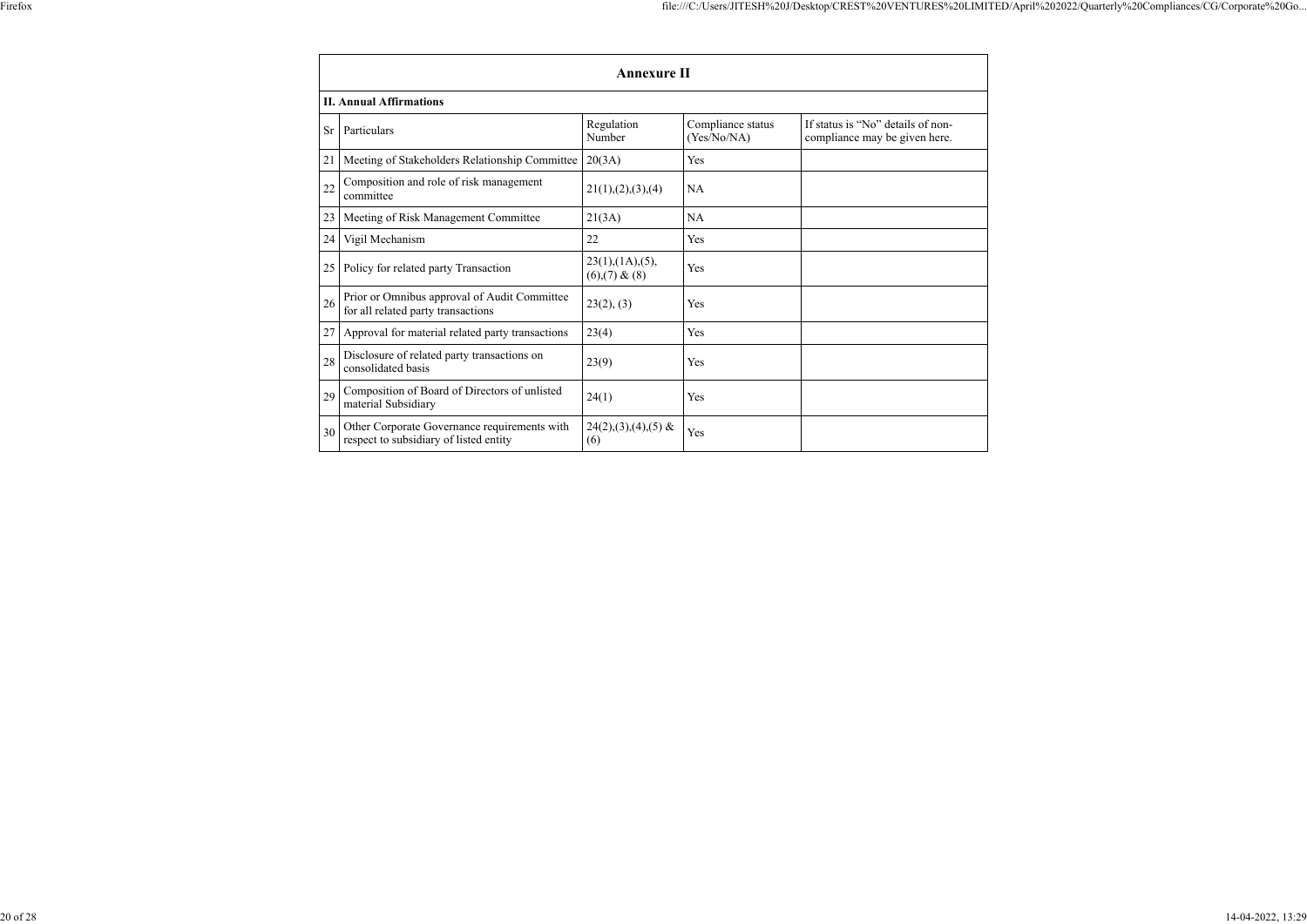$\overline{\phantom{0}}$ 

ा

|           | <b>Annexure II</b>                                                                                                      |                      |                                  |                                                                    |  |
|-----------|-------------------------------------------------------------------------------------------------------------------------|----------------------|----------------------------------|--------------------------------------------------------------------|--|
|           | <b>II. Annual Affirmations</b>                                                                                          |                      |                                  |                                                                    |  |
| <b>Sr</b> | Particulars                                                                                                             | Regulation<br>Number | Compliance status<br>(Yes/No/NA) | If status is "No" details of non-<br>compliance may be given here. |  |
| 31        | Annual Secretarial Compliance Report                                                                                    | 24(A)                | Yes                              |                                                                    |  |
| 32        | Alternate Director to Independent Director                                                                              | 25(1)                | NA                               |                                                                    |  |
| 33        | Maximum Tenure                                                                                                          | 25(2)                | Yes                              |                                                                    |  |
| 34        | Meeting of independent directors                                                                                        | 25(3) & (4)          | Yes                              |                                                                    |  |
| 35        | Familiarization of independent directors                                                                                | 25(7)                | Yes                              |                                                                    |  |
| 36        | Declaration from Independent Director                                                                                   | 25(8) & (9)          | Yes                              |                                                                    |  |
| 37        | D & O Insurance for Independent Directors                                                                               | 25(10)               | Yes                              |                                                                    |  |
| 38        | Memberships in Committees                                                                                               | 26(1)                | Yes                              |                                                                    |  |
| 39        | Affirmation with compliance to code of conduct from<br>members of Board of Directors and Senior management<br>personnel | 26(3)                | Yes                              |                                                                    |  |
| 40        | Disclosure of Shareholding by Non-Executive Directors                                                                   | 26(4)                | Yes                              |                                                                    |  |
| 41        | Policy with respect to Obligations of directors and senior<br>management                                                | $26(2)$ & $26(5)$    | Yes                              |                                                                    |  |
|           | Any other information to be provided - Add Notes                                                                        |                      |                                  |                                                                    |  |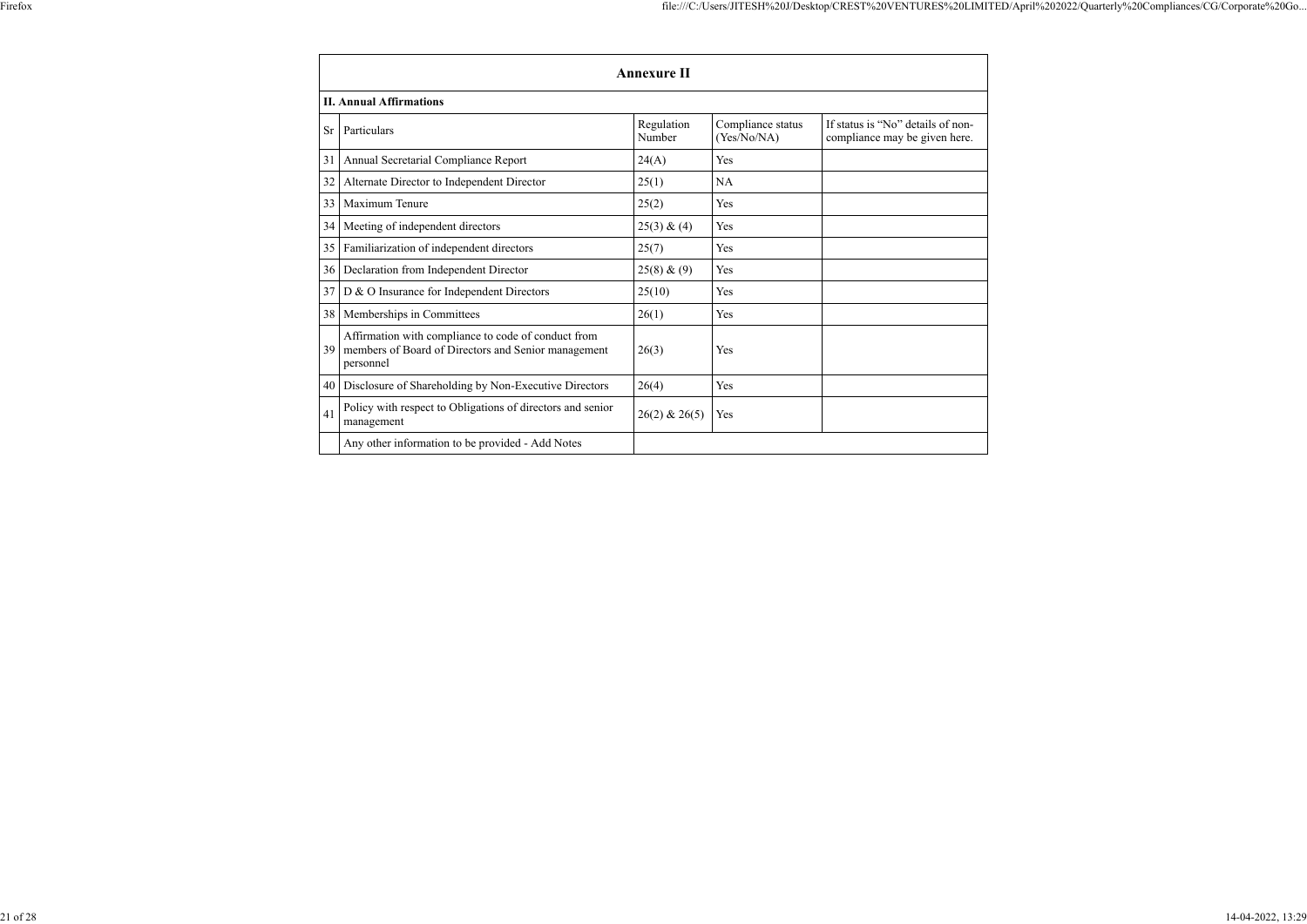|                                                         |                   | <b>Annexure II</b> |              |
|---------------------------------------------------------|-------------------|--------------------|--------------|
|                                                         | Name of signatory |                    | Namita Bapna |
| Company Secretary and Compliance Officer<br>Designation |                   |                    |              |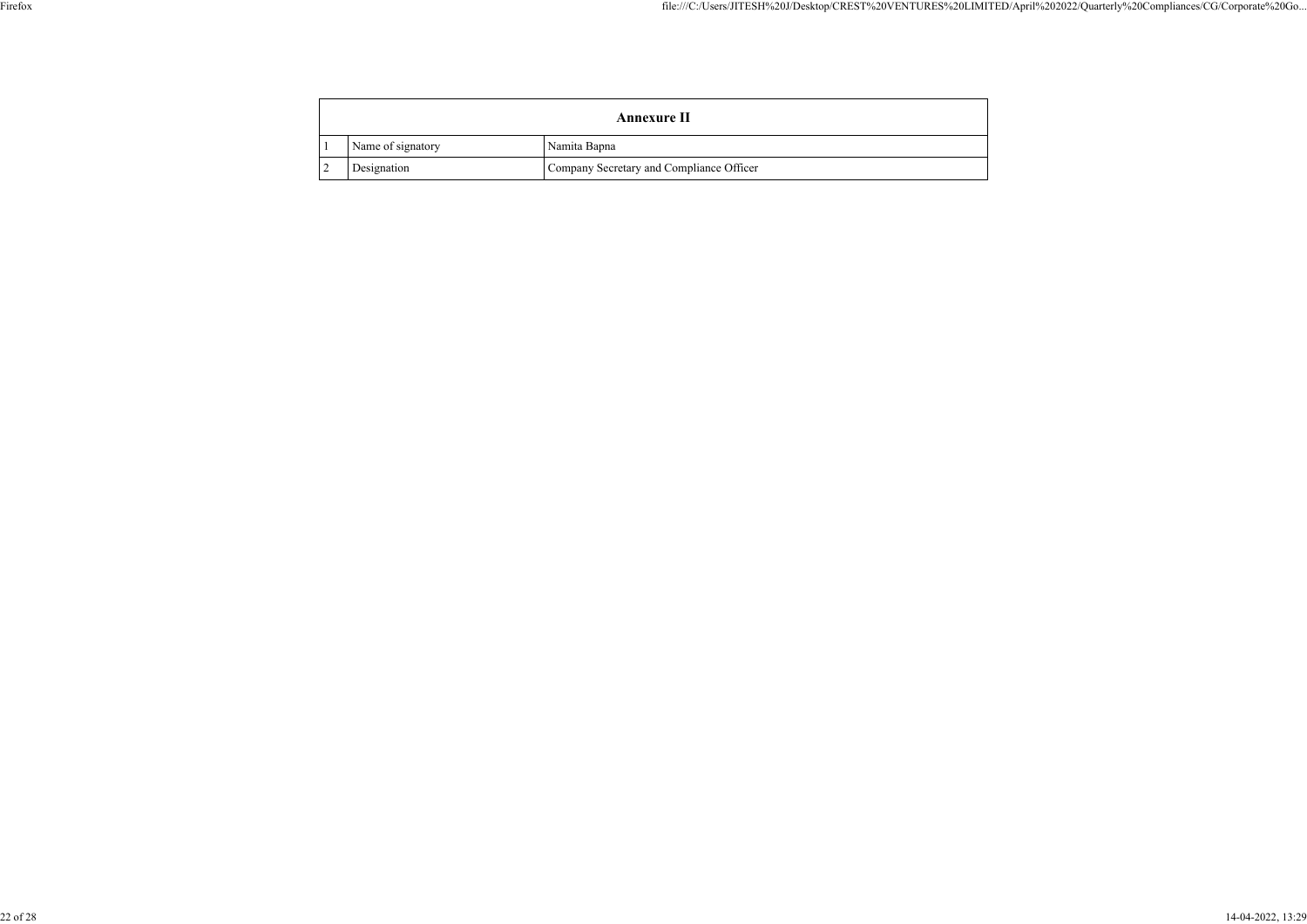| ., |  |
|----|--|
|    |  |
|    |  |

|                          | <b>Annexure II</b>                                                                                                                                                    |                                         |  |
|--------------------------|-----------------------------------------------------------------------------------------------------------------------------------------------------------------------|-----------------------------------------|--|
| <b>III.</b> Affirmations |                                                                                                                                                                       |                                         |  |
|                          | <b>Particulars</b>                                                                                                                                                    | <b>Compliance status</b><br>(Yes/No/NA) |  |
|                          | The Listed Entity has approved Material Subsidiary Policy and the Corporate Governance requirements<br>with respect to subsidiary of Listed Entity have been complied | Yes                                     |  |
|                          | Any other information to be provided                                                                                                                                  |                                         |  |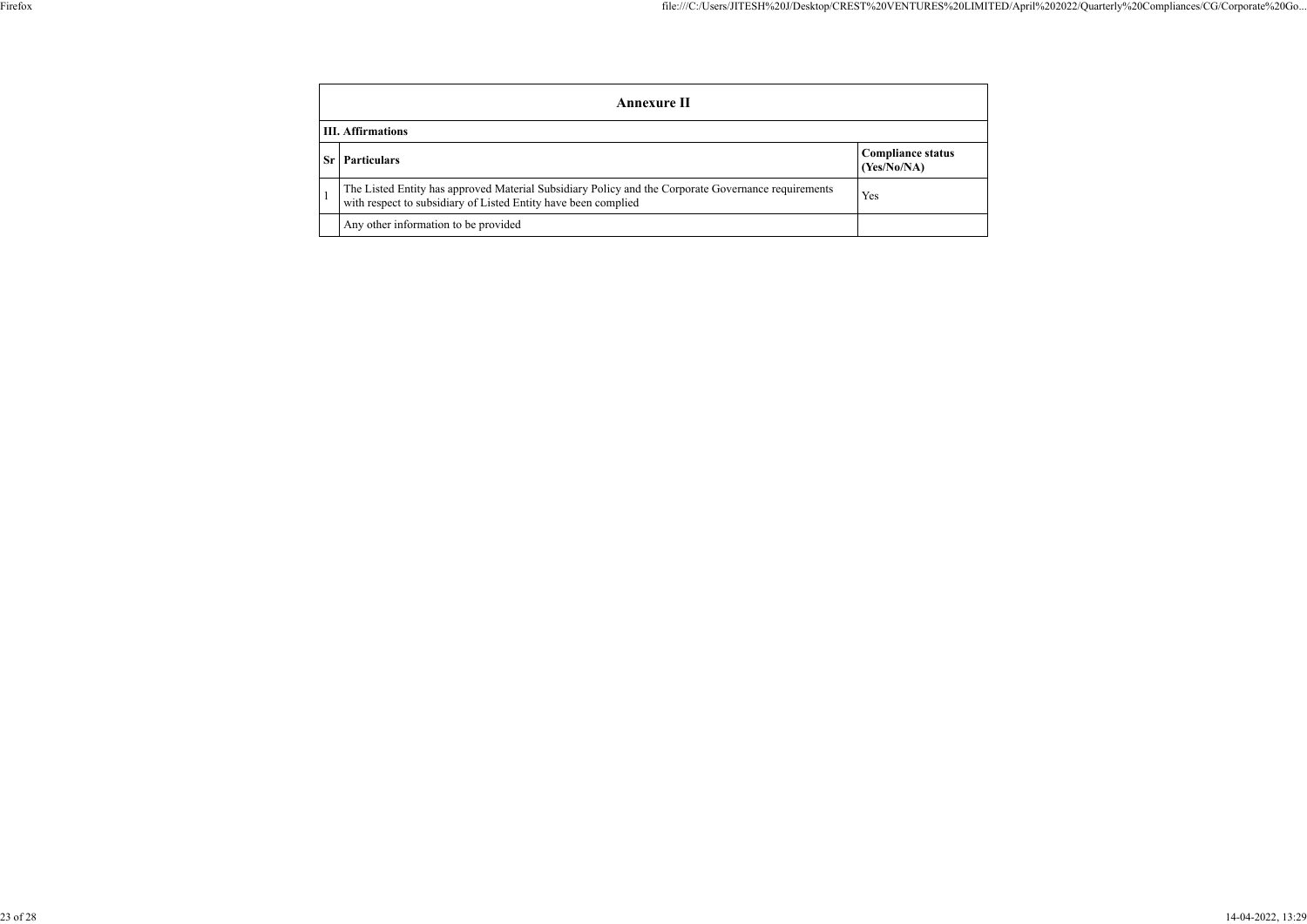|                                                         |                   | <b>Annexure II</b> |              |
|---------------------------------------------------------|-------------------|--------------------|--------------|
|                                                         | Name of signatory |                    | NAMITA BAPNA |
| Designation<br>Company Secretary and Compliance Officer |                   |                    |              |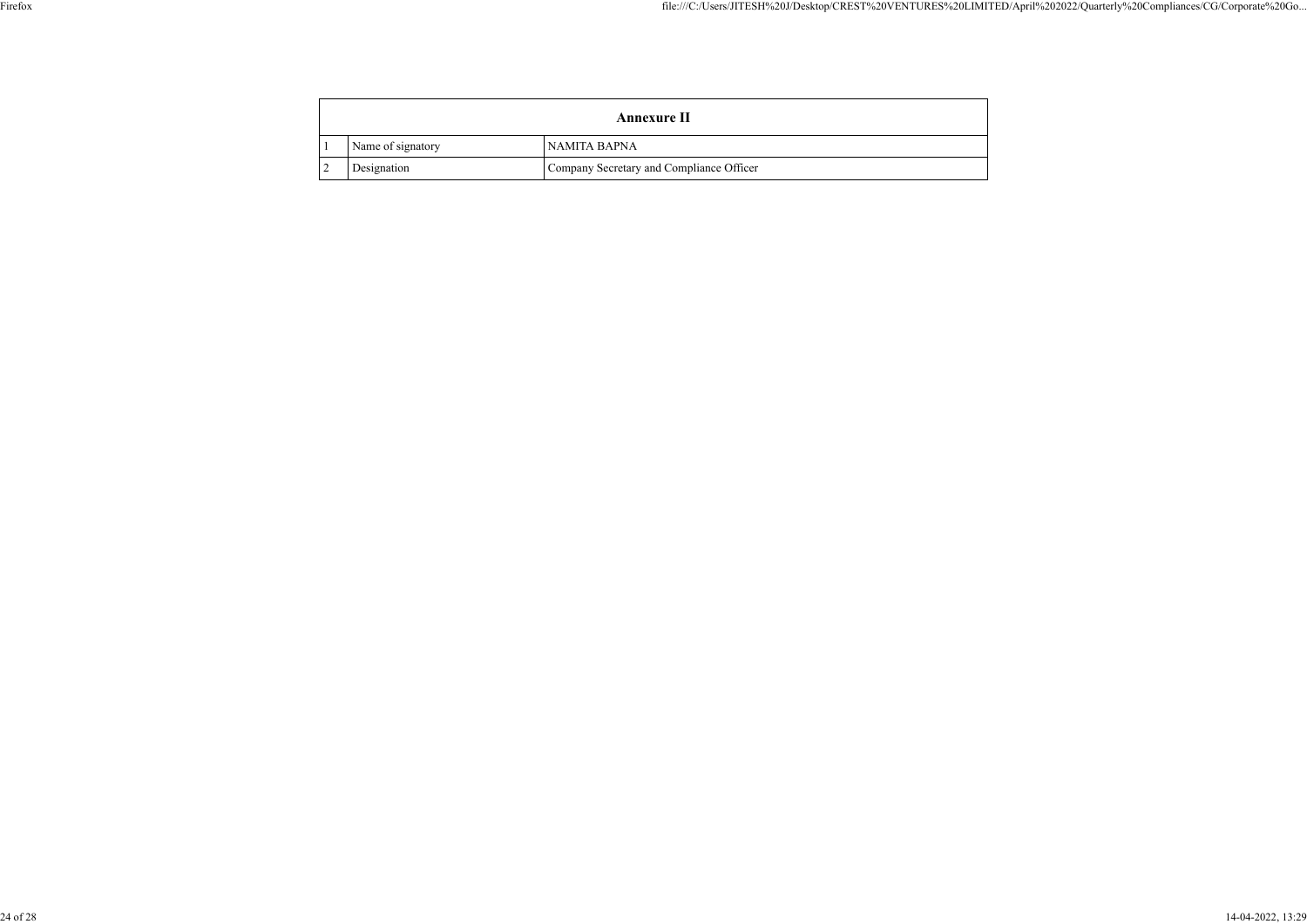| Applicability of disclosure                                                                    | Applicable                                     |                                                    |  |
|------------------------------------------------------------------------------------------------|------------------------------------------------|----------------------------------------------------|--|
| Reason for Non Applicability                                                                   | Textual Information(1)                         |                                                    |  |
| I. Disclosure of Loans/ guarantees/comfort letters /securities etc.refer note below            |                                                |                                                    |  |
| (A) Any loan or any other form of debt advanced by the listed entity directly or indirectly to |                                                |                                                    |  |
| Entity                                                                                         | Aggregate amount advanced during six<br>months | Balance<br>outstanding at the<br>end of six months |  |
| Promoter or any other entity controlled by them                                                | $\theta$                                       | $\theta$                                           |  |
| Promoter Group or any other entity controlled by<br>them                                       |                                                | $\theta$                                           |  |
| Directors (including relatives) or any other entity<br>controlled by them                      |                                                | $\theta$                                           |  |
| KMPs or any other entity controlled by them                                                    | $\theta$                                       | $\theta$                                           |  |

## **(B) Any guarantee / comfort letter (by whatever name called) provided by the listed entity directly or indirectly, in connection with any loan(s) or any other form of debt availed By** Balance outstanding at

| Entity                                                                    | Type (guarantee, comfort letter etc.) | Aggregate amount<br>of issuance during<br>six months | Balance outstanding at<br>the end of six<br>months (taking into<br>account any invocation) |
|---------------------------------------------------------------------------|---------------------------------------|------------------------------------------------------|--------------------------------------------------------------------------------------------|
| Promoter or any other entity controlled by them                           | $\theta$                              |                                                      |                                                                                            |
| Promoter Group or any other entity controlled by<br>them                  | $\Omega$                              |                                                      |                                                                                            |
| Directors (including relatives) or any other entity<br>controlled by them |                                       |                                                      |                                                                                            |
| KMPs or any other entity controlled by them                               | $\theta$                              |                                                      |                                                                                            |

## **(C) Any security provided by the listed entity directly or indirectly, in connection with any loan(s) or any other form of debt availed by**

| <u>Uther for the of</u> acor availed by<br>Entity                         | Type of security (cash, shares etc.) | Aggregate value of<br>security provided<br>during six months | Balance outstanding at<br>the end of six months |
|---------------------------------------------------------------------------|--------------------------------------|--------------------------------------------------------------|-------------------------------------------------|
| Promoter or any other entity controlled by them                           | $\boldsymbol{0}$                     | O                                                            |                                                 |
| Promoter Group or any other entity controlled by<br>them                  | $\overline{0}$                       | $\theta$                                                     | $\theta$                                        |
| Directors (including relatives) or any other entity<br>controlled by them | $\overline{0}$                       | $\boldsymbol{0}$                                             | $\theta$                                        |
| KMPs or any other entity controlled by them                               | $\boldsymbol{0}$                     | $\theta$                                                     |                                                 |
| (D) Additional Information                                                |                                      |                                                              | Textual Information(2)                          |
| <b>II.</b> Affirmations                                                   |                                      |                                                              |                                                 |

| <b>Affirmation</b> | omr<br>status<br>oliance | ∴omnany<br><b>Remarks</b> |
|--------------------|--------------------------|---------------------------|
|                    |                          |                           |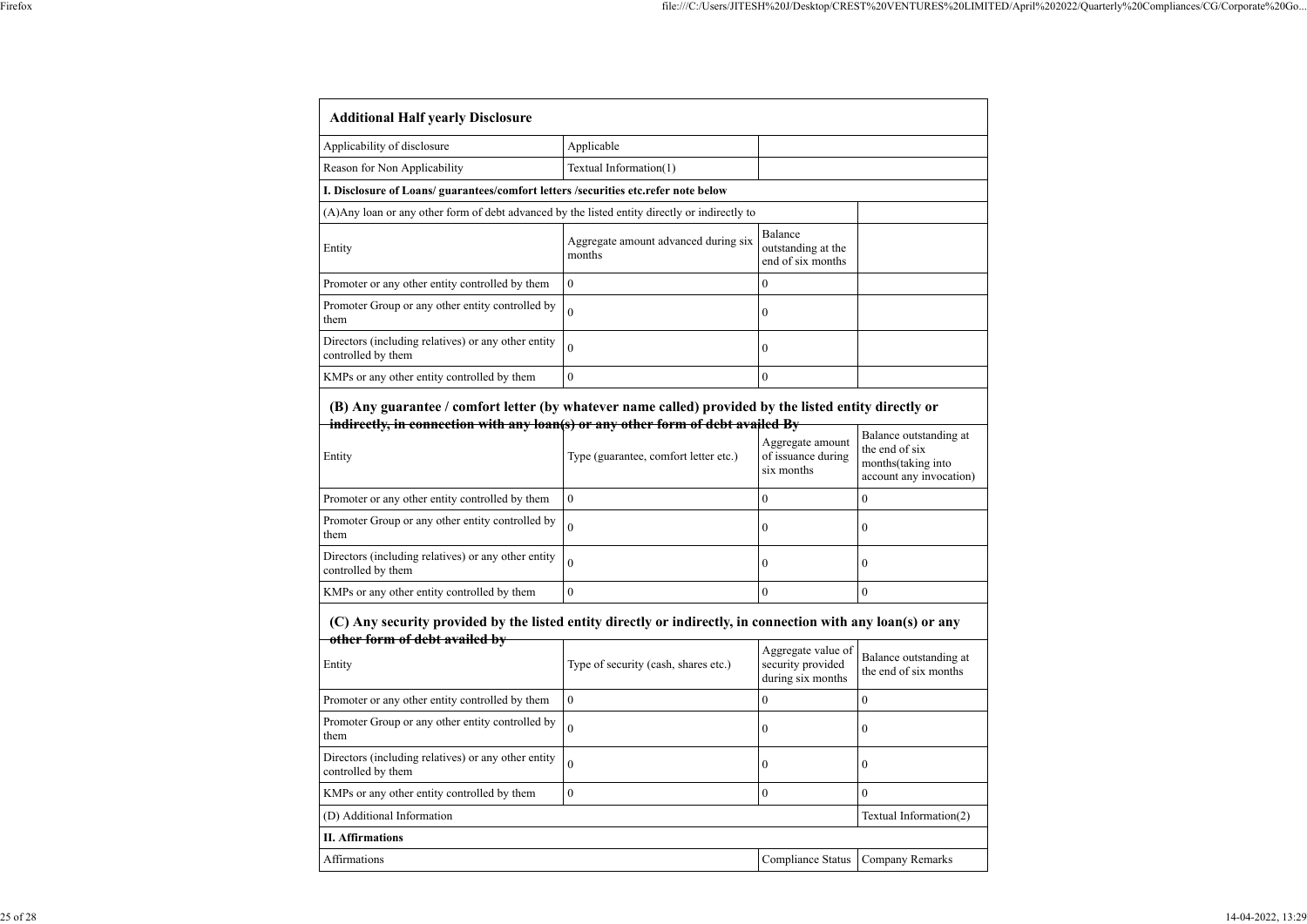| All loans (or other form of debt), guarantees, comfort letters (by whatever name called) or<br>securities in connection with any loan(s) (or other form of debt) given directly or indirectly<br>by the listed entity to promoter(s), promoter group, director(s) (including their relatives),<br>key managerial personnel (including their relatives) or any entity controlled by them are in<br>the economic interest of the company. |                 | Yes | Textual Information(3) |
|-----------------------------------------------------------------------------------------------------------------------------------------------------------------------------------------------------------------------------------------------------------------------------------------------------------------------------------------------------------------------------------------------------------------------------------------|-----------------|-----|------------------------|
| Name                                                                                                                                                                                                                                                                                                                                                                                                                                    | Radhika Bhakuni |     |                        |
| Designation                                                                                                                                                                                                                                                                                                                                                                                                                             | <b>CFO</b>      |     |                        |
| Place                                                                                                                                                                                                                                                                                                                                                                                                                                   | Mumbai          |     |                        |
| Date                                                                                                                                                                                                                                                                                                                                                                                                                                    | 14-04-2022      |     |                        |